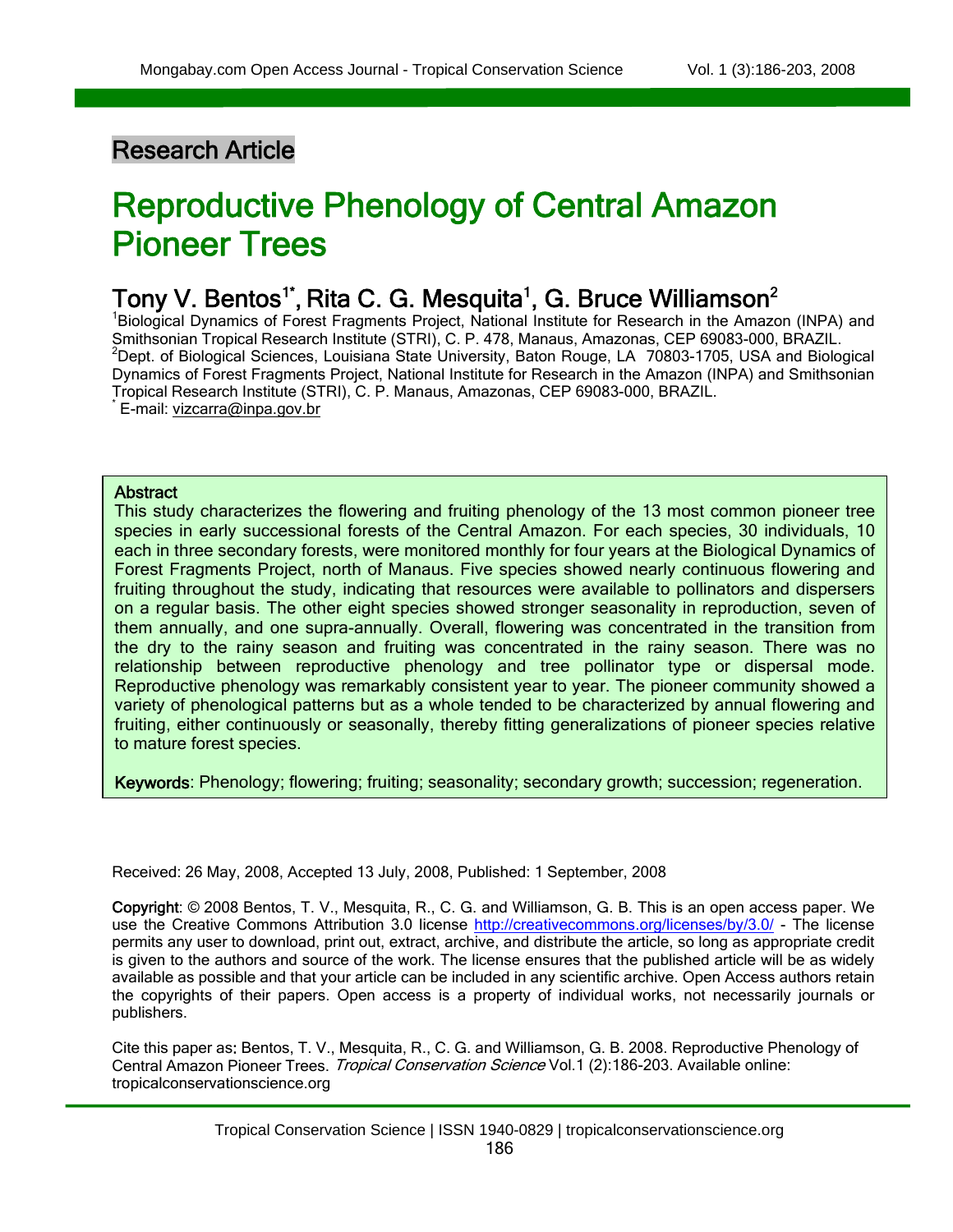#### **Introduction**

Ī

 $\overline{a}$ 

Tropical pioneer species fulfill important ecosystem functions through soil development, nutrient and water cycling, forest structure development, and production of flowers and fruits for pollinators and dispersers. Despite their importance, basic life-history data on the autecology of Neotropical pioneers, especially phenological reports, are scarce [1].

It has been postulated that pioneers begin reproduction at a young age, and then reproduce annually, often continuously throughout the year [2]. However, studies of colonizers reveal significant variation among them in the timing and quantity of reproduction [3-7]. Such variation is inevitable given that pioneers naturally occupy a wide array of spatially, ephemeral clearings and light gaps and that pioneers have evolved from a wide range of plant families [6]. Still, ecologically, they seem to share certain functional traits [1, 2].

In the Central Amazon, most studies of phenology of trees in upland, unflooded (terre firme) sites have focused on species in mature forests, attempting to relate phenology to climatic variables [8-17]. Usually pioneers are excluded from these studies, although data on a few pioneer species in mature forest have been recorded. However, there have been no studies of pioneer species where they commonly regenerate, namely, open secondary habitats exposed to full solar radiation.

Here, our objective is to characterize the reproductive phenology of the 13 most abundant pioneer tree species in young secondary forests of the Central Amazon. All 13 occur in mixed species' associations in abandoned pastures, roadside clearings, forest clearcuts, and natural light gaps in mature forest. Disturbance and logging in Central Amazonia are often followed by attempted conversion of forest to pasture or agriculture. Low nutrient content of these ancient and weathered soils results in abandonment within a few years [18]. Subsequently, succession by native pioneer species that utilize full sunlight for growth and reproduction occurs naturally, although often irregularly as a result of differential colonization [19]. Alternative successional pathways may develop from different initial colonizations, reflecting land-use history and different life-history characteristics of the initial colonizers themselves [19]. Nevertheless, the most common pioneer species appear capable of colonizing most sites since they frequently occur together, although these same species may show some niche partitioning of light gaps in mature forests [20]. The two most prevalent genera, Cecropia and Vismia, each comprising several species, dominate initial pioneer communities throughout the central and eastern portions of Amazonia, as well as throughout much of Brazil's Atlantic Coastal Forest [20].

Despite advances in our understanding of community phenological traits for different tropical ecosystems, we still know little about the proximal cues that determine phenological events. Tropical communities are composed of diverse species, usually exhibiting diverse phenologies [21-23]. Biotic factors have been hypothesized to be the ultimate causes in the evolution of phenological patterns, whereas abiotic factors are more often the proximal stimuli for phenological events. In various tropical forests, many canopy species flower in the dry season, stimulated to flower by drought, photoperiod, temperature or leaflessness [24-29], and various hypotheses have been proposed to explain dry season flowering—i.e., reduced hydric stress, increased pollinator activity, less damage to flowers from rain [30-33]. Similarly, many studies have shown that the rainy season is associated with fruiting, seed dispersal, production of new leaves, and tree growth [25, 28, 34-38]. The effects of proximal factors in determining phenological patterns have been determined through rigorous experimentation for only a handful of tropical species [21, 34, 39].

Here, we take a necessary first step for 13 species of pioneers in the Central Amazon by monitoring flowering and fruiting of 30 trees of each species, monthly over four years.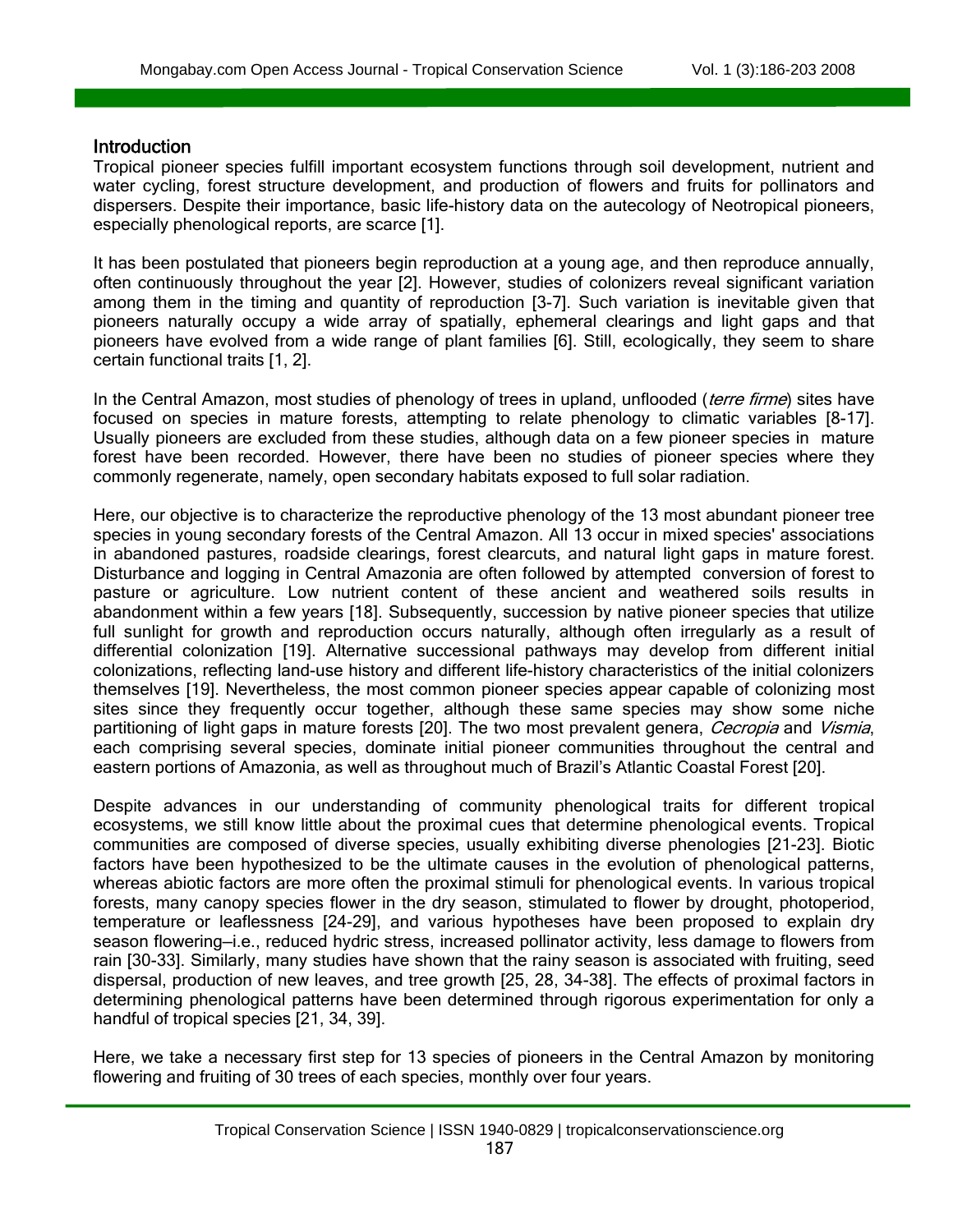

#### Methods

Ī

 $\overline{a}$ 

This study was carried out at the Biological Dynamics of Forest Fragments Project (BDFFP). The BDFFP reserves are located on *terra firme* in tropical moist forest [40], about 80 km north of Manaus in the state of Amazonas, Brazil (2°30'S, 60°W) [41]. Mean annual rainfall measured in one of the reserves averaged 2,651 mm, with a distinct, but mild, dry season [42]. Mean annual temperature is 26° C [43]. The regional climate is type Am in the Koeppen system [44]: humid tropical with excessive rains from January to May and a moderate dry season from June to December, with an occasional month of less than 100 mm precipitation [41,45]. Soils of the region are classified as yellow latisols (Ultisol) and red-yellow podzols (Oxisol) [46].

Between 1980 and 1984, three large ranches (>10,000ha) were created by clear-cutting extensive, unfragmented forest, leaving 11 isolated forest fragments [47]. The resulting ranches were abandoned after clearcutting or converted to pasture, burned irregularly several years, and subsequently abandoned. Whereas the forest fragments formed the initial core for research, the surrounding matrix has become a second focus of long-term studies, this one on secondary succession with known landuse histories [19].

We monitored pioneer tree reproductive phenology at three sites within two of the ranches: Florestal and Cidade de Powell at the Esteio Ranch and an unnamed site in the northeastern quadrant of the Porto Alegre Ranch. The secondary growth areas utilized in this study were clearcut in 1984, followed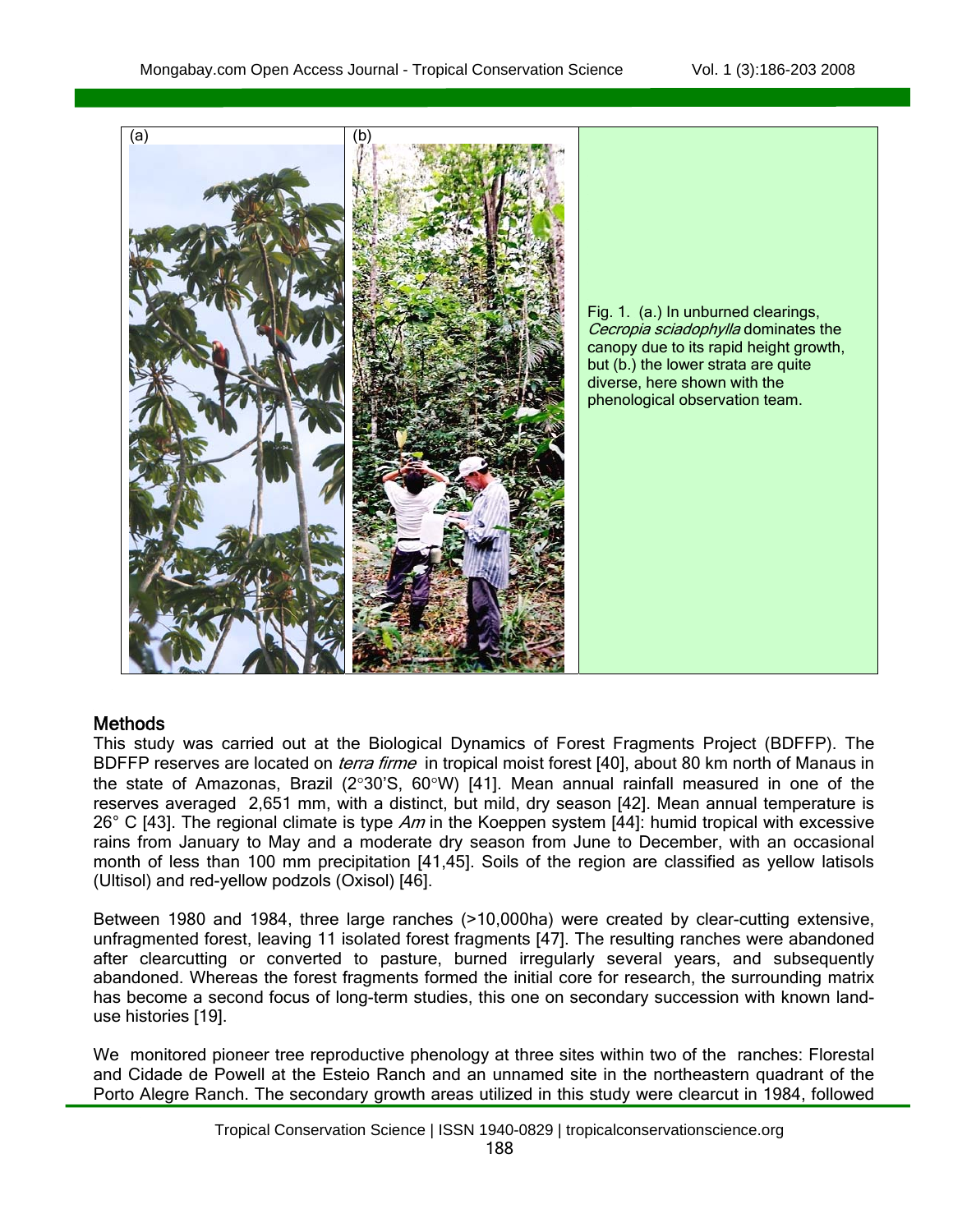Ī

by abandonment leading to a mixed species association which has been characterized as *Cecropia* dominant because *Cecropia* rapidly achieves height dominance [19] (Fig. 1a). Other portions of the ranches that were converted to pastures and periodically burned before abandonment are characterized by dominance of Vismia.

The 13 pioneer species chosen for study are the dominant early colonizers of the study area and of the terra firme in the Central Amazon (Table 1). They pertain to nine widely distributed families, characteristic of Neotropical secondary growth [45, 48]. Besides dominating abandoned agricultural areas, the species are found commonly in natural forest light gaps, and some of them occur in mature forest canopies at low densities [19, 45, 49].

For phenological observations over a four-year period, 30 adult individuals (≥ 5cm DBH) were selected indiscriminately along three different trails, 10 individuals per trail, each in extensive patches of secondary forest at one of the three sites. The 5-cm minimum DBH criterion was based on preliminary records of 90 individuals of each species, which showed that some species were reproductive at the 5 cm DBH (Table 1). At each monthly census, trees were inspected with binoculars for presence of four reproductive structures: flower buds, flowers, immature fruits and mature fruits, following methods of Fournier [50] (Fig. 1b).

Two phenophases were defined—flowering, which included the presence of flower buds and/or flowers, and fruiting, which included the presence of immature and/or mature fruits. Flowering and fruiting were calculated as the percentage of the number of reproductive individuals for each species. As some individuals proved too small to reproduce, calculations of monthly presence of reproductive structures were percentages of individuals that reproduced each year or in previous years. For one species, Goupia glabra, there were no reproductive individuals for the first seven months of the four years of observation.

Table 1. Pioneer species studied, their plant families, abbreviated species codes used in subsequent figures, minimum DBH (cm) for flowering, known pollinators, known dispersers, and sources for pollinators and dispersers. Abbreviations for pollinators and dispersers are bs=bees, bd=birds, bt=bats, mk=monkeys. Sources in the literature are [56-60, 62]. Species are listed alphabetically by family.

| <b>Species</b>                       | Family          | <b>Spp</b><br>Codes | Min.<br><b>DBH</b> | <b>Pollinator</b> | <b>Disperser</b> | <b>Sources</b>   |
|--------------------------------------|-----------------|---------------------|--------------------|-------------------|------------------|------------------|
| <i>Guatteria olivacea</i> R.E. Fr.   | Annonaceae      | GO                  | 12.5               | hs                | bd               | pers. obs.       |
| Cecropia purpurascens C.C. Berg      | Cecropiaceae    | CP                  | 5.0                | bt                | bd, bt           | [56, 59]         |
| Cecropia sciadophylla Mart.          | Cecropiaceae    | <b>CS</b>           | 4.8                | bt                | bd, bt, mk       | [56, 59, 62]     |
| Goupia glabra Aubl.                  | Celastraceae    | GG                  | 8.6                | bs                | bd               | [57, 61]         |
| Vismia cayennensis (Jacq.) Pers.     | Clusiaceae      | VC.                 | 3.9                | bs. bt            | bd, bt           | [56, 59, 60]     |
| <i>Vismia japurensis</i> Reich.      | Clusiaceae      | VJ                  | 4.3                | bs. bt            | bd. bt           | [56, 59, 60]     |
| Croton lanjouwensis Jabl.            | Euphorbiaceae   | CL                  | 12.5               | <b>bs</b>         | dehiscent        | [60]             |
| Laetia procera (Poepp.) Eichler      | Flacourtiaceae  | LP                  | 15.7               | <b>bs</b>         | bd, mk           | [57, 61, 62]     |
| Byrsonima chrysophylla H.B. & K.     | Malphigiaceae   | BC                  | 15.6               | <sub>bs</sub>     | mk               | pers. obs.       |
| Bellucia grossularioides (L.) Triana | Melastomataceae | <b>BG</b>           | 7.8                | <b>bs</b>         | bt, mk           | [56, 59, 60, 62] |
| Bellucia imperialis Saldanha & Cogn. | Melastomataceae | BI                  | 10.3               | <b>bs</b>         | bt, mk           | [56, 59, 60]     |
| <i>Miconia burchellii</i> Triana     | Melastomataceae | <b>MB</b>           | 9.5                | <b>bs</b>         | bd               | $[58]$           |
| Isertia hypoleuca Benth.             | Rubiaceae       | IH                  | 2.9                | bd                | bd               | pers. obs.       |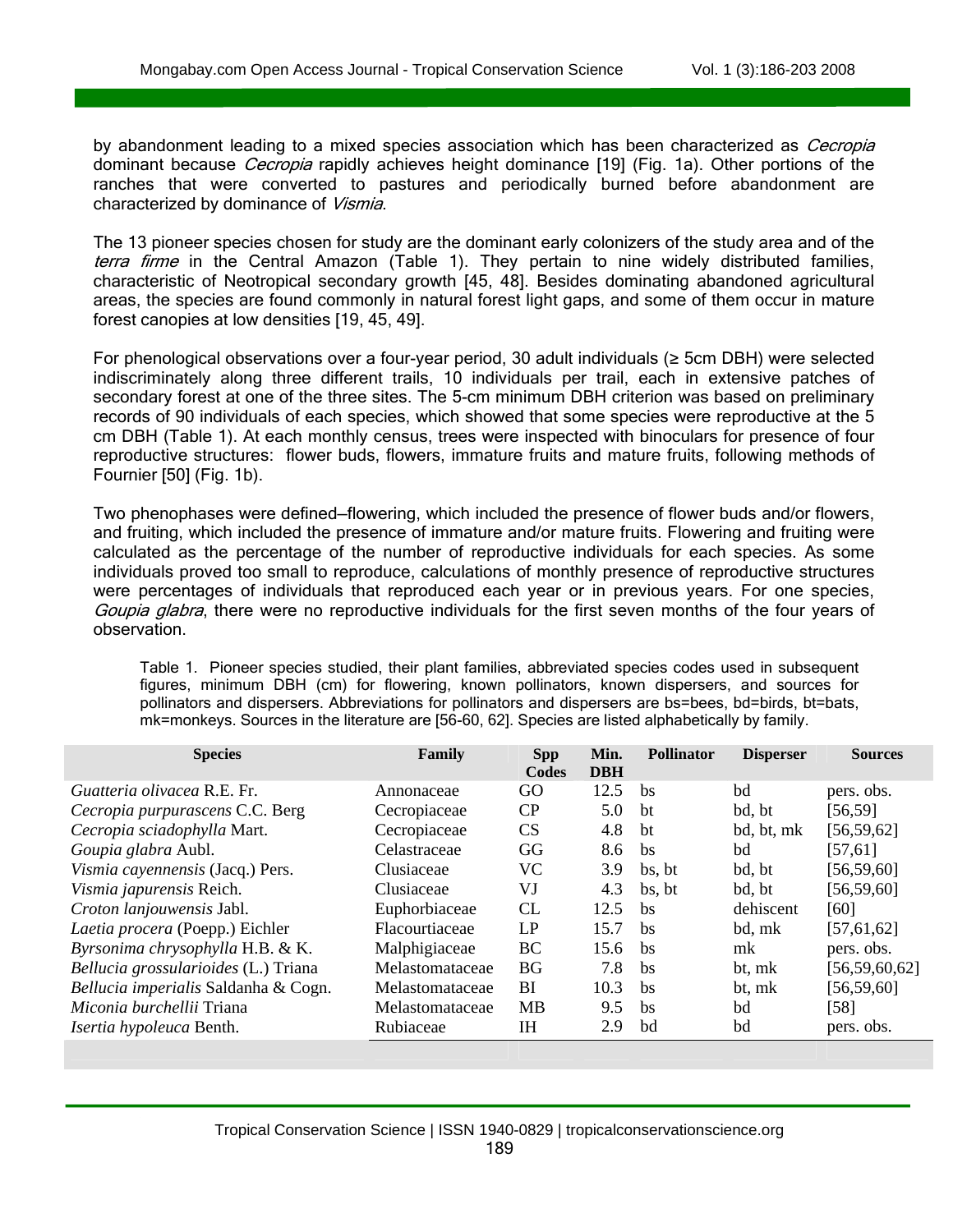We expected to place species into discrete phenological classes, based on flowering and fruiting characteristics—(1) seasonality, (2) intensity, and (3) periodicity—proposed by Newstrom [51]: The classes were continuous, sub-annual seasonal, annual seasonal, or super-annual, where continuous would indicate flowering or fruiting activity throughout the year, sub-annual flowering or fruiting would be characterized by two or more seasonal reproductive events per year, annual seasonal would represent one seasonal reproductive event per year, and supra-annual reproduction would exhibit activity in some years but not others. Classifying the species was aided by statistical analysis below.

Differences from continuous flowering or fruiting were determined with circular statistical tests of seasonality [52-53]. For each species separately, the proportion of individuals fruiting per month was averaged over the four years and used to determine the species' mean angle  $(μ)$  and vector length (r). The mean angle indicates the mean date of the phenological event. As we had monitored phenological events at the end of each month, we assigned months the following angles: Jan=30°, Feb=60°, .... Dec=360  $\degree$ . The vector length reflects the seasonality in the event and can vary from 0 for perfectly continuous to 1 for perfectly seasonal [54]. The statistical significance of each vector was determined by the Rayleigh (z) test for deviations from a circularly uniform distribution with Oriana 2.0 software [55].

To test for effects of rainfall on reproductive activities, we produced Spearman rank correlations between the proportion of individuals with a reproductive structure in a month and rainfall that month for each species. The correlations were computed for each year separately, but they were so similar among the four years that we proceeded to average monthly reproductive activity and monthly rainfall and then computed the correlation coefficients. We also computed correlations between monthly reproductive activity and monthly rainfall for one and two months later and one and two months prior to check for potential lag effects.

Finally, to investigate potential associations between phenophases and mutualists, we gathered data on pollinators and seed dispersal agents from direct observations and from the literature [56-62]. We then looked for possible interactions between seasonality and mutualist type, expecting possible associations, for example, between bee pollination and dry-season flowering.

#### **Results**

Ī

 $\overline{a}$ 

Mean annual precipitation over the four years of study was 2,589 mm (Fig. 2). The distribution of precipitation exhibited a relatively normal annual pattern with a five-month rainy season from January through May, with mean rainfall of 330 mm a month, followed by a seven-month dry season from June through December with a mean rainfall of 134 mm a month (Fig. 2). March was the wettest month the first three years, and January the wettest in the fourth year of study. The driest month was August in 2002 (46 mm), December in 2003 (67 mm) and in 2004 (49 mm), and September in 2005 (68 mm). The 2002-2006 records at the Port of Manaus, 80km south of the BDFFP, were normal relative to the Port's long-term records. There was no unusual drought during the study as sometimes occurs in an El Niño year [63].

Minimum DBH for fruiting varied from 15.7 cm DBH in *Laetia procer*a to 2.9 cm DBH for *Isertia* hypoleuca (Table 1) in our preliminary survey of 90 trees of each species across DBH sizes of 1.0-30.0 cm.

Patterns of flowering for individual species varied from continuous to supra-annual (Fig. 3, Table 2). Continuous flowering characterized five species, most uniform in *Bellucia grossularioides* (Table 2). Seven species exhibited patterns of seasonal flowering (Table 2, Fig. 3); Laetia, the two Vismia species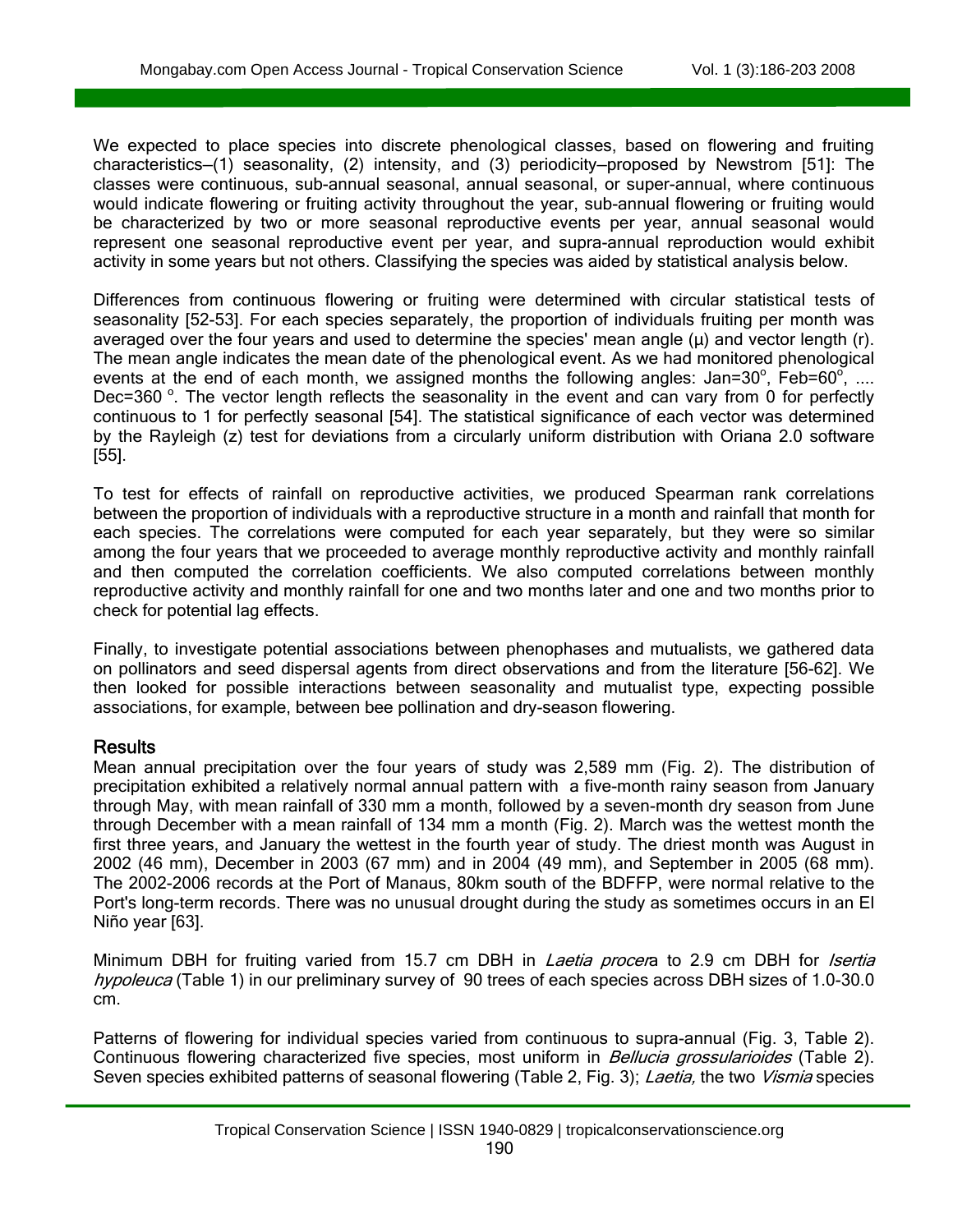Ī

and the two Cecropia species, flowered during the dry season, but two others, Byrsonima and Miconia, flowered in the rainy season (Fig. 3). Finally, one species, C. lanjouwensis, exhibited supra-annual reproduction, flowering in the rainy season every other year (Fig. 3).



Patterns of fruiting, like flowering, varied among species from continuous to supra-annual (Fig. 4, Table 2). Continuous fruiting characterized three species, Belllucia grossularioides, Isertia hypoleuca, and Goupia glabra. Nine other species exhibited annual seasonal fruiting (Fig. 4, Table 2). Only one species, C. lanjouwensis, showed supra-annual reproduction, fruiting once every two years.

Generally, species that were seasonal in flowering exhibited similar seasonality in flower buds, unripe fruit and ripe fruit (Table 2). While significant seasonality in "r" values was more frequent in ripe fruits (10 sp) than in flowers (8 sp), the relative size of the "r" values across all species was no different for flowering and fruiting, therein suggesting that the overall degree of seasonality between flowering and fruiting did not differ. Of course, flowering tended to occur before fruiting, but variably so, ranging from 1-6 months prior. Overall, the mean flowering date occurred most often in the dry season, whereas mean fruiting date was split between the dry season and the wet season (Table 2).

Throughout each of the 48 months of study, flowers and fruits were produced by one to many species. The number of species flowering each month varied from 6 to 11 and the number fruiting each month varied from 6 to 12 (Fig. 2). In general, the highest number of species flowered during December and January, which is the transition from the dry season to the rainy season. The fewest number of species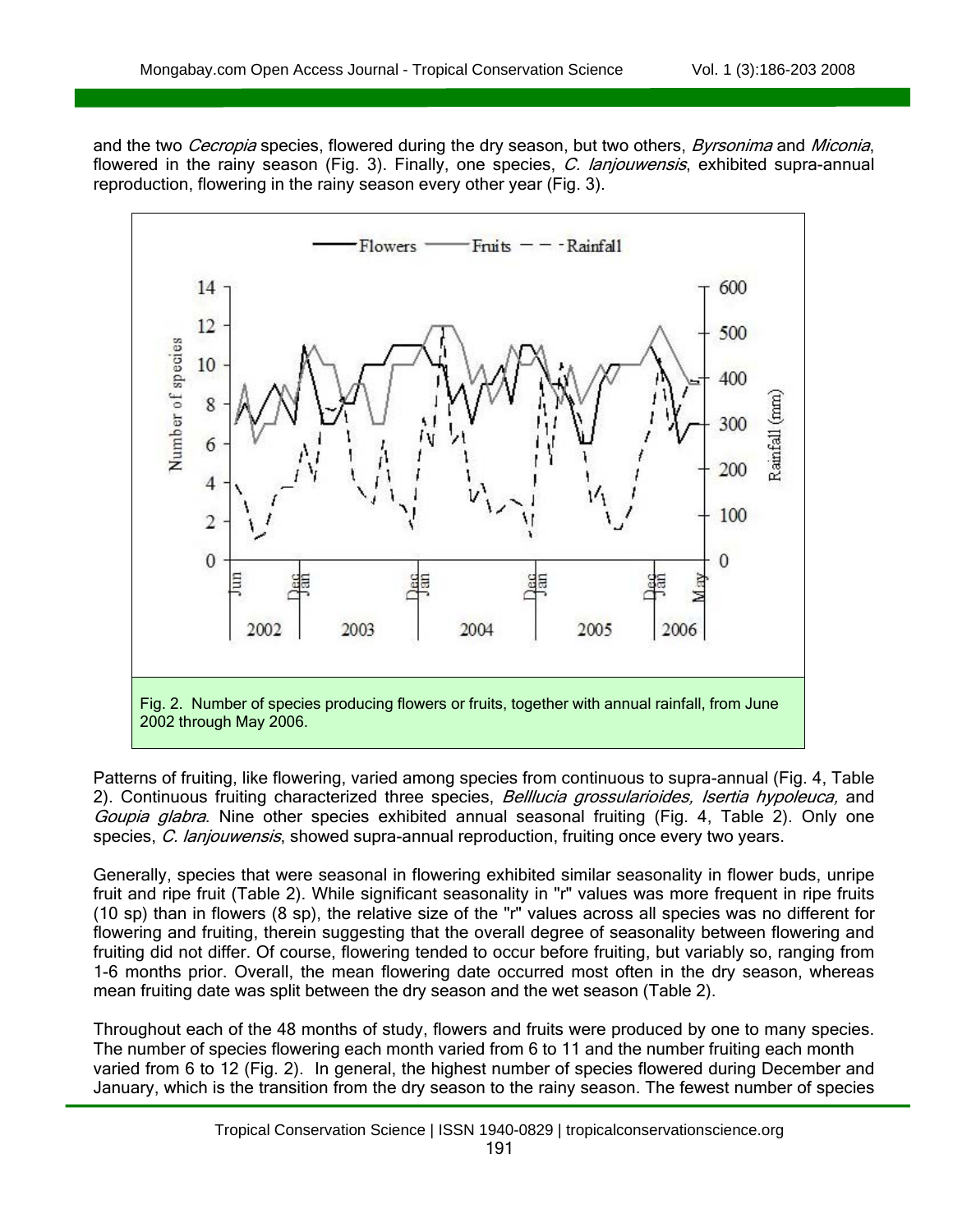Ī

flowered in the latter half of the rainy season, March to June. The highest number of species fruited in the first half of the rainy season, January through March. The fewest number fruited in the first half of the dry season, July and August, although fruiting ebbed earlier in 2005 (Fig. 2).

Table 2. Mean dates for reproductive structures ( $\mu$ ) and degree of seasonality ( $\eta$ ) for flower buds, flowers, unripe fruit and ripe fruit for 13 pioneer species over four years, 2002 to 2006. Significant (P<0.05) seasonality is indicated by an asterisk. Species are ranked by degree of seasonality in flowering (r). No correction has been made for the number of tests, 52.

| <b>Species</b>           | <b>Flower buds</b> |         | <b>Flowering</b> |         | <b>Unripe fruit</b> |         | <b>Ripe fruit</b> |         |
|--------------------------|--------------------|---------|------------------|---------|---------------------|---------|-------------------|---------|
|                          | Mean date          | r       | Mean date        | r       | Mean date           | r       | Mean date         | r       |
| Bellucia grossularioides | Jan 29             | 0.14    | Mar 18           | 0.24    | Apr 5               | 0.17    | Apr 17            | 0.20    |
| Isertia hypoleuca        | Aug $13$           | $0.56*$ | Jul 29           | 0.35    | Jan $16$            | 0.21    | Feb 4             | 0.44    |
| Guatteria olivacea       | <b>Set 27</b>      | $0.52*$ | <b>Nov 27</b>    | 0.41    | Nov $5$             | $0.57*$ | Dec 24            | $0.78*$ |
| Bellucia imperialis      | Jun $25$           | 0.30    | Jul 09           | 0.42    | Aug $12$            | 0.34    | Sep 19            | $0.52*$ |
| Goupia glabra            | Jun $10$           | 0.48    | May 29           | 0.50    | Jul 11              | 0.39    | Aug $14$          | 0.45    |
| Vismia cayennensis       | Aug $24$           | 0.47    | Aug $30$         | $0.57*$ | Sep 10              | 0.44    | Oct 7             | $0.73*$ |
| Cecropia purpurascens    | Sep 7              | $0.67*$ | Sep 12           | $0.70*$ | Oct 25              | $0.59*$ | Oct 22            | $0.63*$ |
| Cecropia sciadophylla    | Oct 17             | $0.78*$ | Nov $8$          | $0.70*$ | Jan $20$            | $0.61*$ | Jan $16$          | $0.75*$ |
| Vismia japurensis        | Nov $22$           | $0.71*$ | Dec $10$         | $0.71*$ | Feb 7               | $0.56*$ | Feb 29            | $0.63*$ |
| Laetia procera           | Sep 30             | $0.86*$ | Oct 27           | $0.88*$ | Jan 8               | $0.74*$ | Feb 25            | $0.88*$ |
| Byrsonima chrysophylla   | Jan 7              | $0.89*$ | Fey 9            | $0.95*$ | Apr $17$            | $0.69*$ | Jun 1             | $0.86*$ |
| Miconia burchellii       | Mar 14             | $0.90*$ | Apr 1            | $0.95*$ | Jun 7               | $0.77*$ | Jul 2             | $0.86*$ |
| Croton lanjouwensis      | Jan $23$           | $0.99*$ | Feb 14           | $0.98*$ | Mar 17              | $0.93*$ | May 4             | $0.97*$ |

Although the pioneer community as a whole showed a tendency to flower in transition from the dry season to wet season and to fruit early in the wet season, the species-specific Spearman correlations of production of flowers or fruits with rainfall were rarely significant even when monthly lags were applied to the rainfall data (Table 3). At most, only three of the 13 species showed significant correlations with a given monthly precipitation or its lag.

All 13 species were pollinated by animals, mostly by bees, a few species by bats, and one species by hummingbirds (Table 1). Dispersal was spread relatively evenly among birds, bats, and primates, as well as one species by d(Table 1). There was no association of flowering season with pollinator type, nor fruiting season with dispersal agent (Table 1).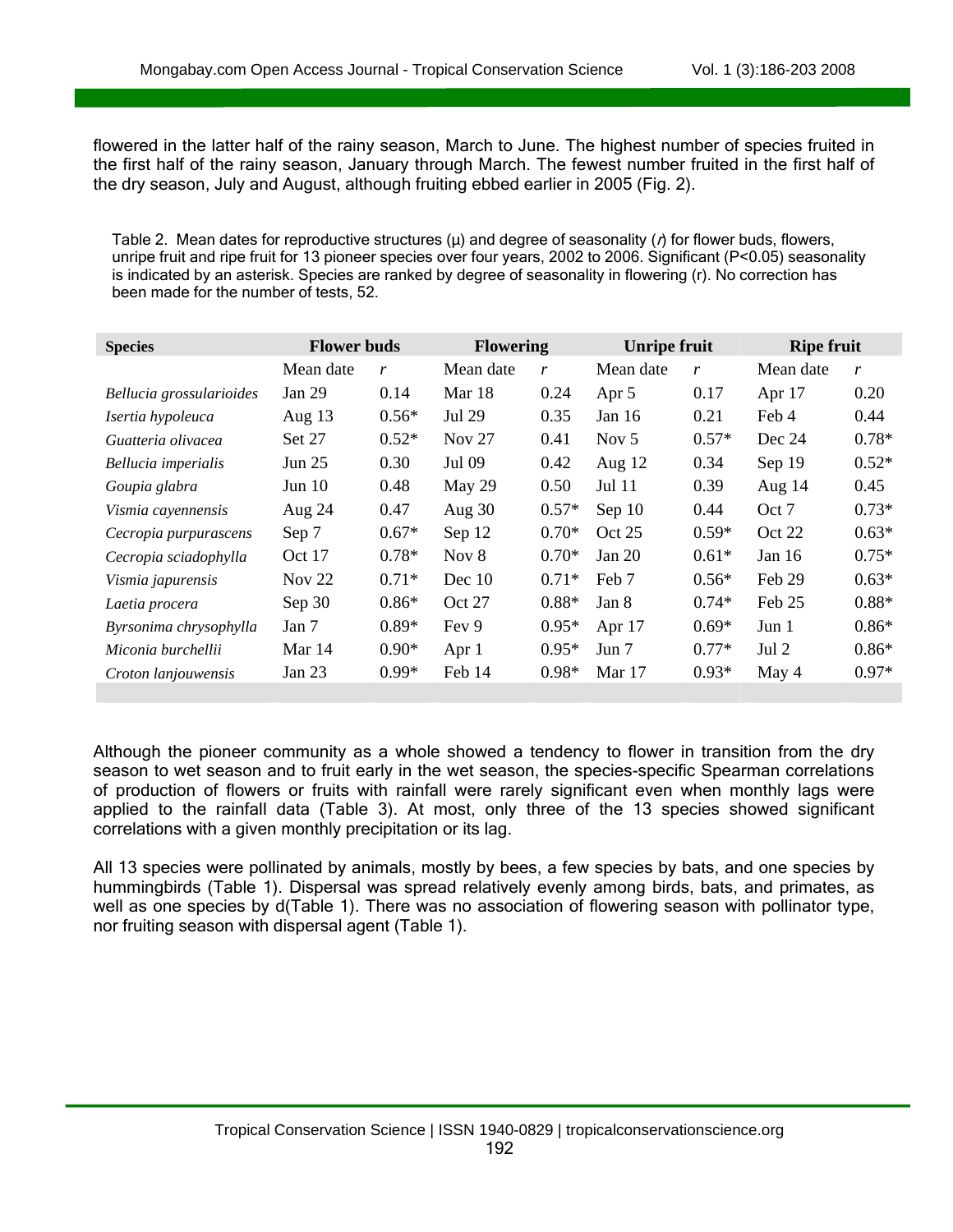Table 3. Spearman correlation coefficients of proportion flowering or fruiting each month with monthly precipitation (0), and for precipation one and two  $(+1, +2)$  months after flowering or fruiting and for precipation one and two (-1, -2) months before flowering or fruiting. Coefficients shown in bold are statistically significant for P<0.05 when the coefficient is greater than 0.59, and for P<0.01 when the coefficient is greater than 0.78. No correction has been made for the number of tests, 130. Species are ranked as in Table 2.

|                          | <b>Flowers</b> |         |             |         | <b>Ripe Fruit</b> |         |         |             |         |         |
|--------------------------|----------------|---------|-------------|---------|-------------------|---------|---------|-------------|---------|---------|
| <b>Species</b>           | $(+2)$         | $(+1)$  | $\mathbf 0$ | $(-1)$  | $(-2)$            | $(+2)$  | $(+1)$  | $\mathbf 0$ | (-1)    | (-2)    |
| Bellucia grossularioides | 0.16           | 0.24    | 0.06        | 0.37    | 0.23              | 0.18    | 0.16    | 0.05        | 0.12    | 0.00    |
| Isertia hypoleuca        | $-0.43$        | $-0.35$ | $-0.23$     | $-0.21$ | $-0.06$           | 0.60    | 0.43    | 0.24        | $-0.07$ | $-0.34$ |
| Guatteria olivacea       | 0.24           | $-0.20$ | $-0.48$     | $-0.68$ | $-0.69$           | 0.39    | 0.18    | $-0.18$     | $-0.51$ | $-0.57$ |
| Bellucia imperialis      | $-0.63$        | $-0.46$ | $-0.07$     | 0.29    | 0.66              | $-0.54$ | $-0.63$ | $-0.63$     | $-0.49$ | $-0.19$ |
| Goupia glabra            | 0.06           | 0.22    | 0.35        | 0.41    | 0.46              | $-0.32$ | $-0.13$ | $-0.08$     | 0.09    | $-0.10$ |
| Vismia cayennensis       | $-0.33$        | $-0.52$ | $-0.48$     | $-0.37$ | 0.07              | $-0.02$ | $-0.33$ | $-0.49$     | $-0.51$ | $-0.59$ |
| Cecropia purpurascens    | $-0.53$        | $-0.75$ | $-0.64$     | $-0.47$ | $-0.11$           | 0.11    | $-0.18$ | $-0.70$     | $-0.38$ | $-0.44$ |
| Cecropia sciadophylla    | 0.03           | $-0.25$ | $-0.50$     | $-0.66$ | $-0.68$           | 0.57    | 0.42    | 0.07        | $-0.22$ | $-0.54$ |
| Vismia japurensis        | 0.35           | 0.02    | $-0.09$     | $-0.29$ | $-0.46$           | 0.36    | 0.65    | 0.43        | 0.29    | 0.03    |
| Laetia procera           | $-0.10$        | $-0.25$ | $-0.40$     | $-0.42$ | $-0.34$           | 0.56    | 0.55    | 0.51        | 0.17    | $-0.19$ |
| Byrsonima chrysophylla   | 0.58           | 0.56    | 0.25        | $-0.06$ | $-0.37$           | $-0.33$ | $-0.02$ | 0.40        | 0.59    | 0.73    |
| Miconia burchellii       | 0.31           | 0.30    | 0.50        | 0.41    | 0.16              | $-0.58$ | $-0.36$ | $-0.02$     | 0.31    | 0.54    |
| Croton lanjouwensis      | 0.49           | 0.25    | 0.24        | 0.26    | $-0.02$           | 0.01    | 0.36    | 0.62        | 0.52    | 0.32    |
|                          |                |         |             |         |                   |         |         |             |         |         |

#### **Discussion**

Ī

 $\overline{a}$ 

Over the course of the study, flowering was most concentrated in the transition from the dry season to the rainy season, and fruiting was most concentrated in the rainy season. Flowering in the dry season is clearly advantageous for pollination as heavy rains can inhibit pollinator activity and damage flowers. Flowering late in the dry season facilitates immediate production of fruits during the rainy season, a time when seed germination and establishment depend on available soil water. Fruiting early in the rainy season ensures a favorable period for the seedling to develop a root system capable of weathering the subsequent dry season [25], and since 12 of our 13 species are dispersed by birds and mammals, fruiting during the rainy season is unlikely to hinder dispersal. Thus, although phenological patterns varied among species, our pioneer community as a whole exhibited what might be interpreted as relatively straightforward adaptive flower and fruiting patterns in relationship to pollination, dispersal and establishment [64]. In contrast to such simple logic is one species, *Croton lanjouwensis*, which flowered and fruited in the rainy season despite being pollinated by bees and dispersed by wind (Table 1). Furthermore, species that wait to flower until the beginning of the rainy season, as did some of our pioneers, may reduce the risk of hydric stress but increase the risk of reduced pollination success [65].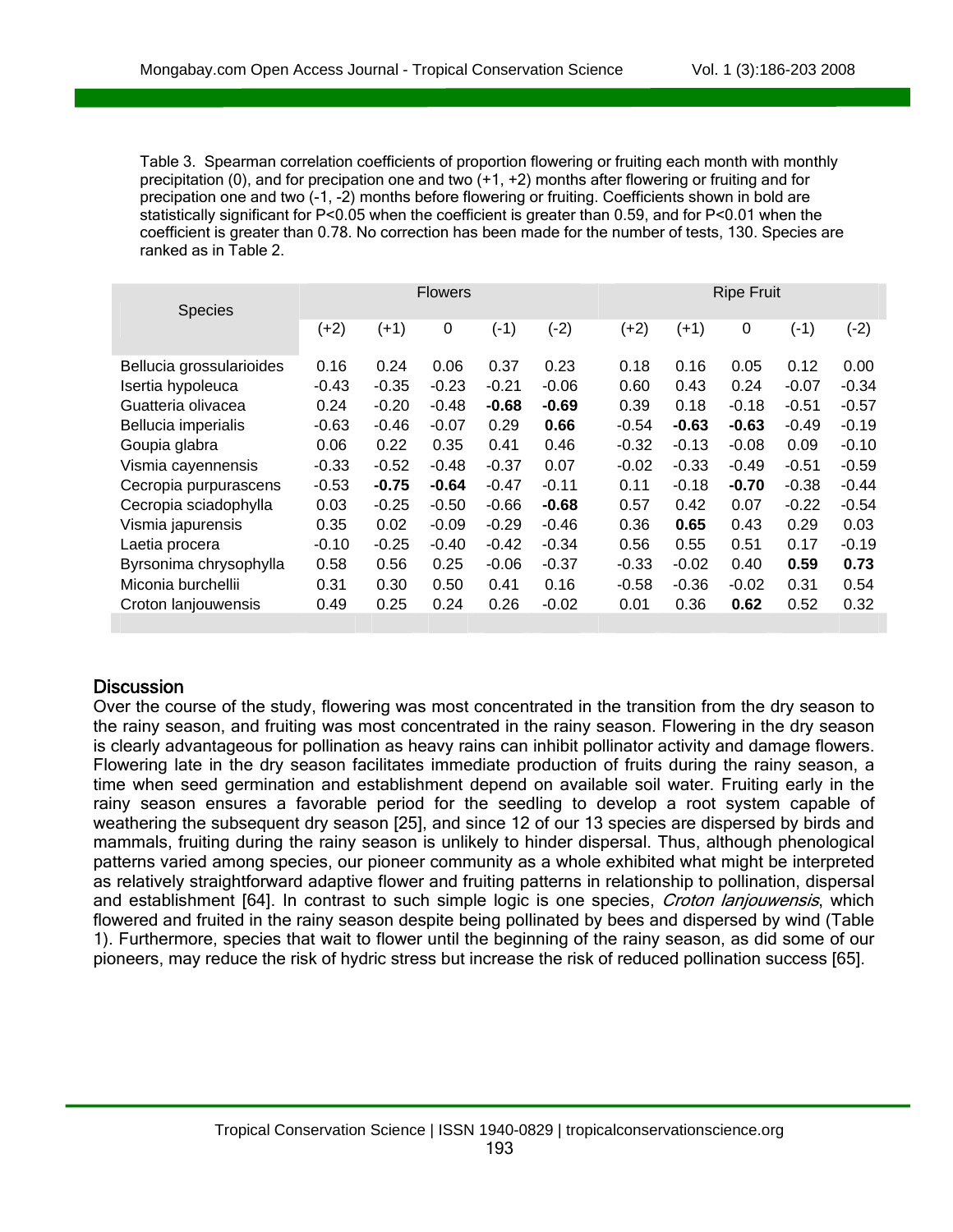Ī



Additionally, pioneers are intolerant of shade, so germination for many of the species in this study arises from the seed bank [66]. Therefore, fruiting in the wet season may convey little advantage from the standpoint of having water for germination because the latter is delayed by dormancy. Germinating in the rainy season may provide some other advantage, perhaps increased dispersal or improved success in the seed bank such that the potential for germination is maximized when environmental conditions are favorable [67-68]. Other studies confirm that regeneration of pioneer species is mainly from dormant seeds in the soil [6-70]. Moreover, the requirements for germination of dormant seeds [71-72] and the establishment of seedlings [73-74] vary among species, but may be triggered more by light quality and quantity than by rainfall, especially where dry seasons are moderate [75-76].

Other phenological studies in the Neotropics have similarly demonstrated a period of flowering concentrated in the dry season [8, 77-78] or during the transition from the dry to the wet season [54, 79-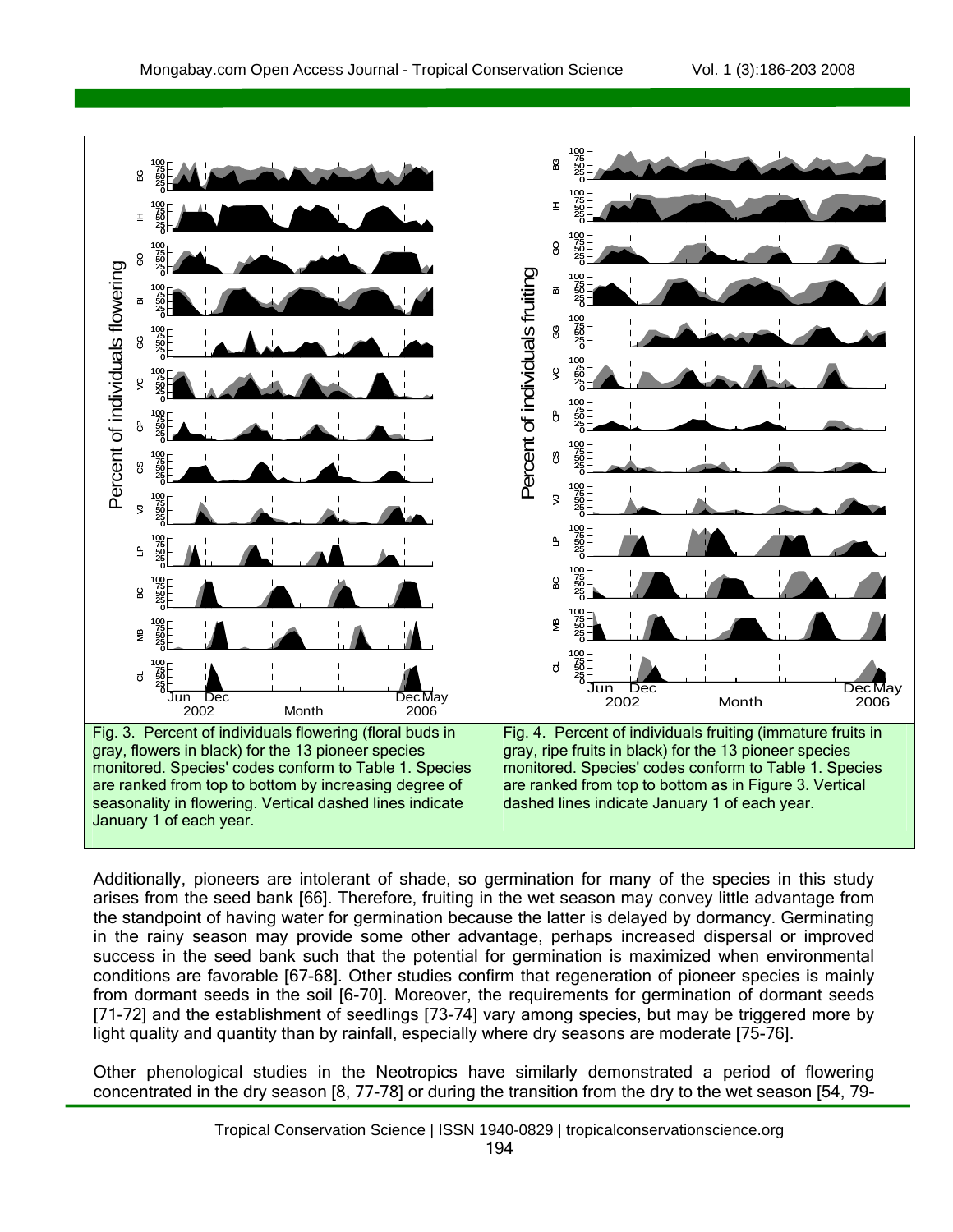Ī

80]. But outside the Neotropics, episodic reproduction occurs in most pioneer species in Diptercarpaceae forests where nearly all trees, pioneers as well as mature forest species, exhibit synchronized, supra-annual fruiting [6].

Two community trends characterized the relationship between fruiting and flowering among the 13 pioneers of the Central Amazon. First, the degree of continuity in flowering was matched closely by the degree of continuity in fruiting: continuous flowering species tended to exhibit continuous fruiting, seasonal flowering was associated with seasonal fruiting, and supra-annual flowering with supraannual fruiting. Fruiting in a few species appeared a bit less continuous than flowering, for example, Bellucia imperialis, Vismia cayennensis, and Guatteria, but for the most part, fruiting continuity was parallel to flowering continuity. Second, the season of fruiting tended to occur shortly after the season of flowering with some overlap. This pattern was evident for individual species (Fig.3 and Fig. 4) and for the pioneer community as a whole (Fig. 2). While this pattern is intuitive from a developmental standpoint, the time from mean flowering date to mean fruiting date varied inexplicably from 1-6 months among species. A quick review of Table 2 reveals that with the exception of *Isertia*, the seven least seasonal species, Bellucia grossularioides through Cecropia sciadophylla, exhibited flowering to fruiting mean dates of 1 or 2 months, whereas the five most seasonal species posted 3 or 4 months between mean flowering and mean fruiting (Fig. 5). Perhaps greater seasonality in reproduction puts added stress on plant resources resulting in a longer delay from mean flowering to mean fruiting.

In general, pioneers in tropical wet forest have been assumed to reproduce continuously throughout their lives [81]. In our study, continuous flowering and fruiting characterized just less than half of the 13 species, and reproductive activity varied widely from continuous to supra-annual. Classifying many of the species as continuous or annual seasonal was somewhat arbitrary because the 12 species that flowered and fruited every year seemed to represent a continuum from continuous reproduction to highly seasonal, annual reproduction. Excluding our one supra-annual species, we have divided our species into continuous or annual seasonal, based solely on a statistical test. However, the "r" value of the mean vector for flowering or for fruiting clearly showed continuous variation across the twelve species, thereby suggesting that our reproductive classes are not discrete (Table 2).

In this context, each species' phenology represented a unique utilization of time for flowering and fruiting, sometimes varying from year to year, but mostly exhibiting a relatively unique species-specific pattern that repeated consistently across years for the four years of this study (Fig. 3, Fig. 4). Thus, their floral and fruit resources were available year round to support and maintain their pollinators and dispersal agents in areas of secondary vegetation regardless of seasonality in precipitation. Such phenological continuity may be adaptive for pioneer tree species that rely on birds, bats, and monkeys for effective dispersal [82].

Circular statistics have been employed in several recent tropical phenological studies [6, 83]. However, vector lengths in circular coordinates confound the incidence of flowering with the regularity of flowering [7]. Consequently, studies that have used such statistics also graphically depict their phenologies in X-Y coordinates, as we have done here.

Even without statistics, it is clear graphically that all 13 pioneer species reproduced regularly (sensu Newstrom et al. [51]), 12 of them annually and one biennially. This is in sharp contrast to the 48 species in the same floristic region of French Guiana where only 26 reproduced annually, 11 irregularly and 11 with a mast fruiting pattern [84]. However, there was no overlap in species studied with our study, because Norden et al. [84] specifically excluded small-seeded species. In this comparison, our pioneers, relative to larger seeded, mature forest trees, seem to fit the original hypotheses of Swaine and Whitmore [2] and Whitmore [81].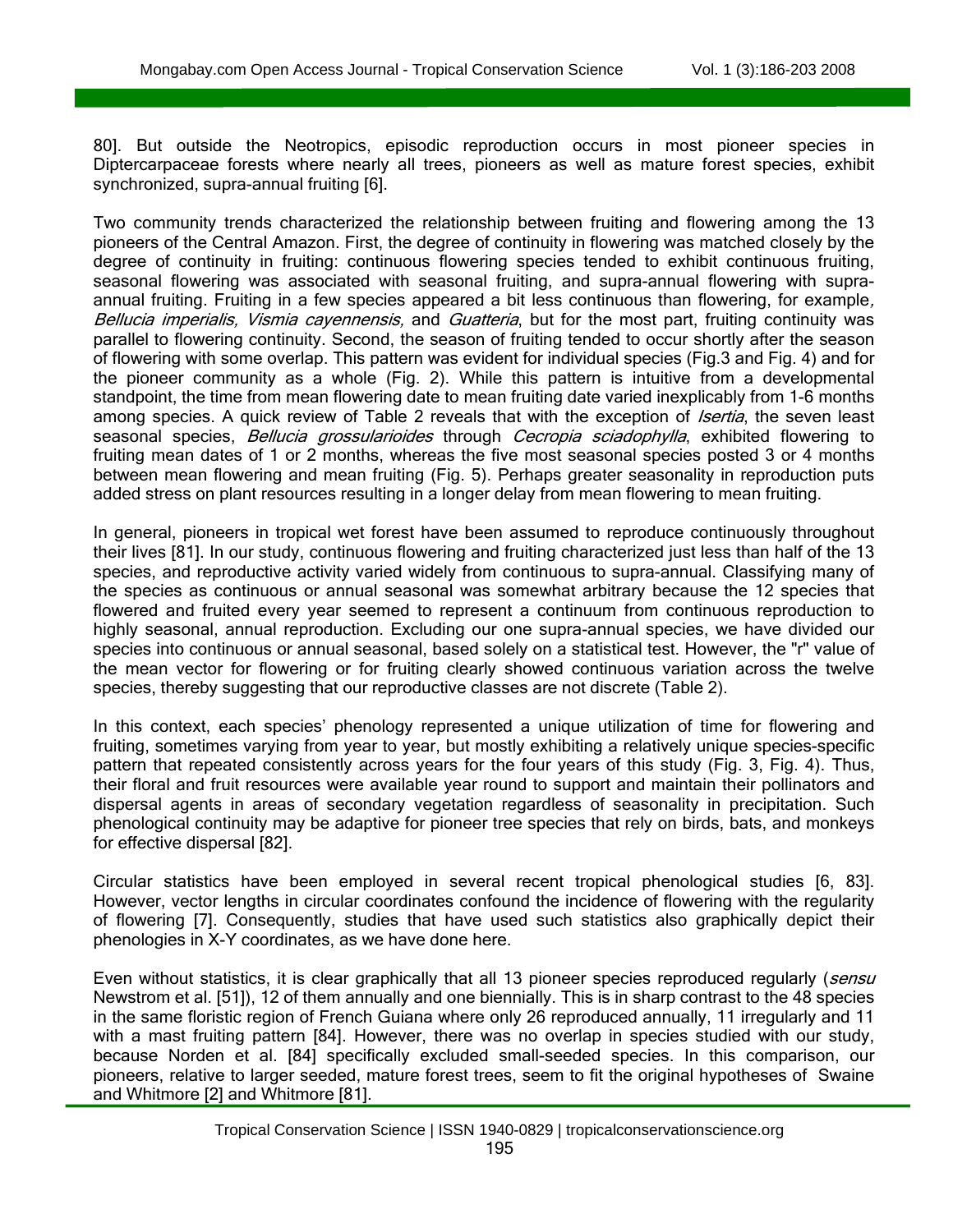Ī

There are two disparities in our results and other studies of the same species. G. glabra showed continuous flowering and fruiting in the secondary growth areas of our study, but as a canopy tree in the mature forest, it flowered from April to August and fruited from June to October [9]. This latter pattern was also observed for eight adults in a nearby mature forest fragment during our study (Bentos, unpublished data). The restricted, seasonal reproduction, observed in mature forest, implies different phenologies for G. glabra trees of different ages or perhaps different light regimes. Trees in mature forest, as components of the canopy, receive direct light only a few hours at midday, whereas the secondary growth trees monitored in our study were in open areas with crowns exposed to full sunlight for most of the day [64, 85]. Another species, C. lanjouwensis, showed different phenologies in mature forest versus secondary growth. In the latter, it reproduced every other year, but larger trees in mature forest exhibited annual reproduction in the Ducke Reserve about 80 km from our BDFFP study sites [8].

Although the majority of the species in our study showed a peak of flowering in the transition from the dry to the wet season and of fruiting in the wet season, it is impossible, without experimentation, to determine the path of factors cueing reproductive events. In this context, a number of studies have shown that rainfall patterns are associated with seasonal cycles of growth, leafing, and flowering for a number of tropical species [35-38, 86-87]. Other studies have shown a correlation between changes in temperature and phenological events in tropical plants [24, 26, 53, 88-91]. However, when phenology is correlated with temperature and rainfall, there may be other causative factors that co-vary with these weather variables that provide the direct cue for phenological events. Changes in photoperiod, even in the tropics, have been shown to cue flowering in some species [24, 26, 28, 29, 91]. Also, some species appear to have endogenous rhythms of growth and reproduction; for example, C. sciadophylla shows a high periodicity in flowering and branching, with inflorescences at every 25 nodes, and stages of branches spaced by a multiple of 25 nodes [92].

Phyllogeny may also play a role in determining reproductive phenology. Our study included three pairs of congeners: Bellucia imperialis and B. grossularioides, Vismia cayennensis and V. japurensis, and Cecropia sciadophylla and C. purpurascens. These congeners are near each other in Table 2, indicating that they tend to share a common degree of flowering seasonality ("r" values). However, these congeners show different mean flowering dates, perhaps as a result of sharing pollinators. Related species usually have similar floral morphologies and consequently may share the same pollinators [31, 93]; through asynchrony in flowering, congeners can reduce competition for shared pollinators as well as reduce interspecific pollinations. Staggered flowering in some guilds has been attributed to competition for pollinators [31, 94-95] although not without controversy [96].

Phyllogeny may also determine to some degree the age and size of first reproduction. A quick perusal of minimum diameter for flowering (Table 1) shows that congeners start reproduction at similar diameters, more similar than unrelated taxa. Pioneers in tropical wet forests have been hypothesized to begin reproduction at an early age [2, 81]. Our data on minimum size (not age) seem to confirm this pattern for the Amazon's most common colonizing genera, Cecropia and Vismia, as they were reproductive by 5 cm DBH. Given that species in these genera generally grow quickly, it is safe to assume that the onset of reproduction occurs within several years after colonization [19]. However, eight of the other nine pioneers were not reproductive at 5 cm DBH, exhibiting a minimum DBH of 7.8- 15.7 cm for flowering. Such divergences among colonizing species have been reported in other tropical forests such as the 11 species of *Macaranga* studied by Davies and Ashton [6].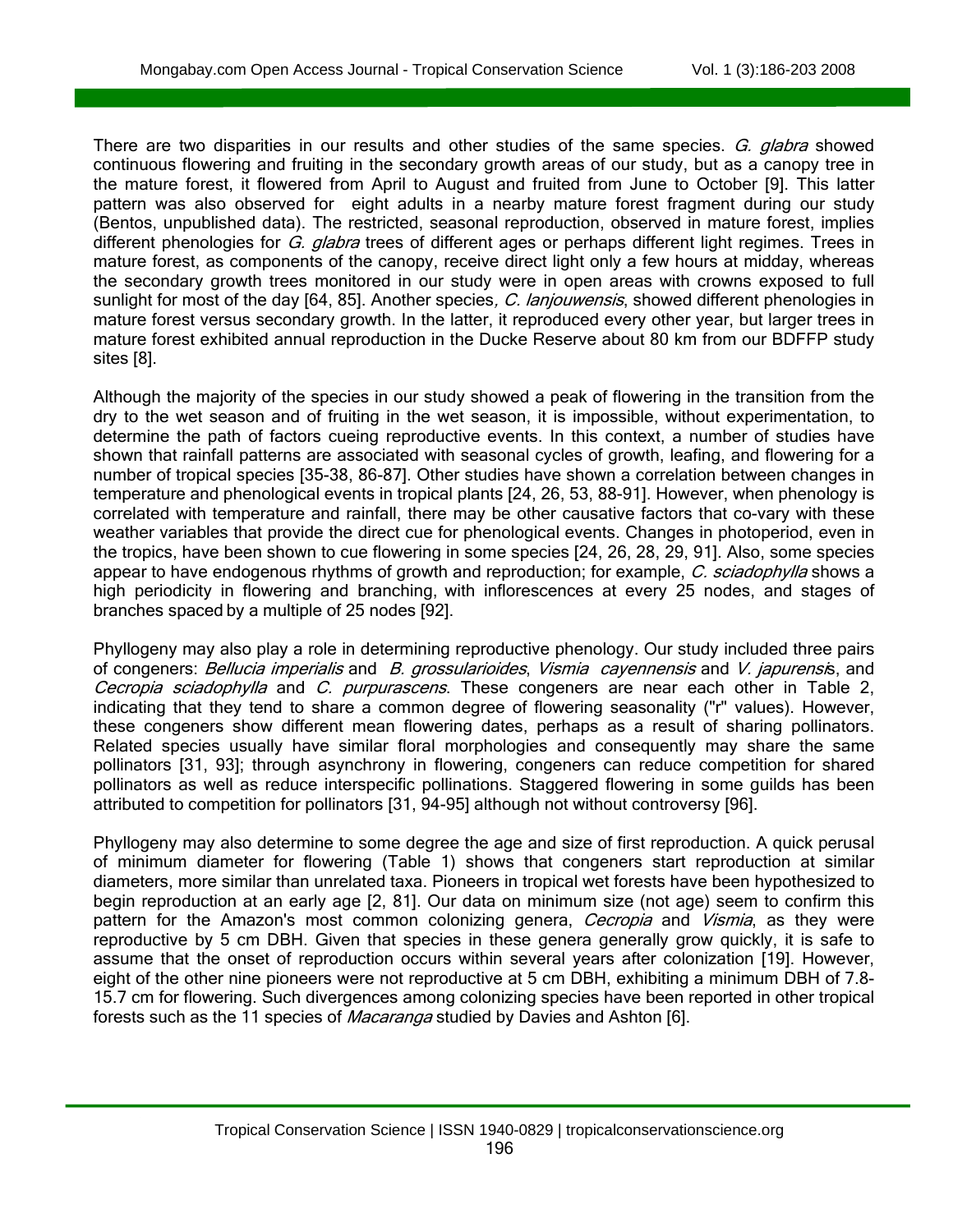

Fig. 5. Reproductive structures for two continuous flowering species, (a) Bellucia grossularioides and (b) *Guatteria olivacea*, and two seasonally flowering species, (c) *Cecropia sciadophylla* and (d) Laetia procera.

#### Implications for conservation

Ī

The Amazon Basin is the most extensive tropical rainforest on the globe. It presents both the greatest challenge and the greatest opportunity for biological conservation. Despite the proposal of a variety of models of development in the last century, deforestation in the Amazon is unfolding along predictable patterns that have characterized anthropogenic colonization and forest conversion in the Neotropics [97]. How much of the original forest will be conserved is unknown, but what is conserved will in the 21st century become fragments of mature forest in a matrix of anthropogenic activities and secondary vegetation, both dominated by pioneer tree species.

In this landscape, pioneer tree species will play three quintessential functions. First, as the critical first elements in the colonization of clearcuts and abandoned agriculture, they determine, together with landscape history, the rates of change and trajectories of secondary successions [19, 98]. Second, during succession, pioneer trees play critical community and ecosystem functions—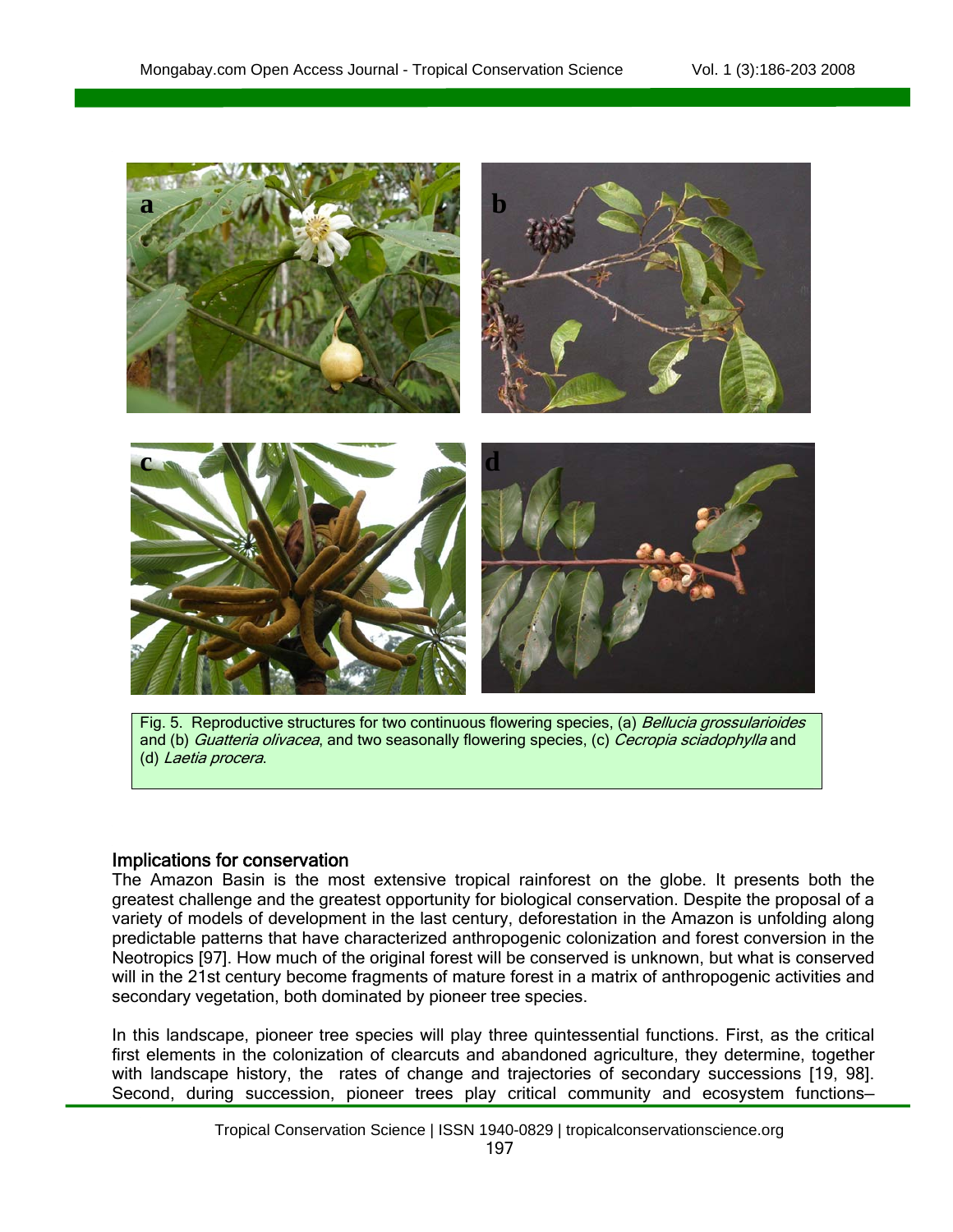providing resources for pollinators and seed dispersers, building soil structure, recycling nutrients, and accumulating carbon stocks [99-100]. Third, the future of fragments of mature forest appears to be increasingly dependent on the quality of the matrix or surrounding secondary vegetation [101- 103].

In this context, pioneer trees and their life-history traits, especially reproductive characteristics, become tools in the hands of land managers and conservationists. For example, it is now clearly established that the ability of *Vismia* species to spread vegetatively following fire in Amazon pastures changes the course of woody plant succession after ranches are abandoned [19, 20, 66]. Here, for the BDFFP reserves in the Central Amazon, we have documented the reproductive phenology of the 13 most abundant pioneer trees. Relative to tree species in mature forests of the Amazon[84], our group of pioneers tends to conform to the generalization [2, 81] that pioneers reproduce regularly throughout the year every year. However, among our pioneer species, there is considerable variability in reproductive phenology, with less than half actually showing this regular, continuous, annual reproduction presumed to characterize pioneers. Therefore, land managers and conservationists must choose carefully when developing management plans to re-forest disturbed areas with pioneer species. Those species with continuous reproduction, starting at small diameters, may produce the most rapid cover. Those dispersed by bats and birds are likely to be spread more widely than those dispersed by primates or terrestrial mammals. Finally, a mix of bird- and batdispersed species is likely to facilitate recruitment of mature forest species also dispersed by birds and bats and will provide a highly diverse seed rain into secondary forest.

#### Acknowledgments

 $\overline{a}$ 

We thank our field assistants, Alex, Osmaildo, Adailton and Lucas. This study was supported by the Biological Dynamics of Forest Fragments Project (BDFFP) which is administered jointly by the Instituto Nacional de Pesquisas da Amazônia (INPA) and the Smithsonian Institution. Grants from the National Science Foundations of Brazil (CNPq PPG7 no. 48/2005) and the US (NSF DEB 0639114) provided partial support. One of us (TVB) was supported by a graduate student fellowship from CAPES (Brazil's Ministry of Education). This is Publication 517 in the technical series of the Biological Dynamics of Forest Fragments Project.

#### References

- [1] Bawa, K. S. and Krugman, S. L. 1993. Reproductive biology and genetics of tropical trees in relation to conservation and management. In K. S. Bawa and M. Hadley (Eds.) Reproductive Ecology of Tropical Plants. MAB series 7, pp. 3-13. Parthenon Publishing: Carnforth.
- [2] Swaine, M. D. and Whitmore, T. C. 1982. On the definition of ecological species groups in tropical rainforests. Vegetation 75: 81-86.
- [3] Opler, P. A., Baker, H. G., and Frankie, G. W. 1975. Reproductive biology of some Costa Rican Cordia species (Boraginaceae). Biotropica 7: 234-247.
- [4] Lambert, F. R.and Marshall, A. G. 1991. Keystone characteristics of bird-dispersed *Ficus* in a Malaysian lowland rainforest. Journal of Ecology 79: 793-809.
- [5] Milton, K. 1991. Leaf change and fruit production in six neotropical Moraceae species. Journal of Ecology 79: 1-26.
- [6] Davies, S. J. and Ashton, P. S. 1999. Phenology and fecundity in 11 sympatric pioneer species of Macaranga (Euphorbiaceae) in Borneo. American Journal of Botany 86: 1786-1795.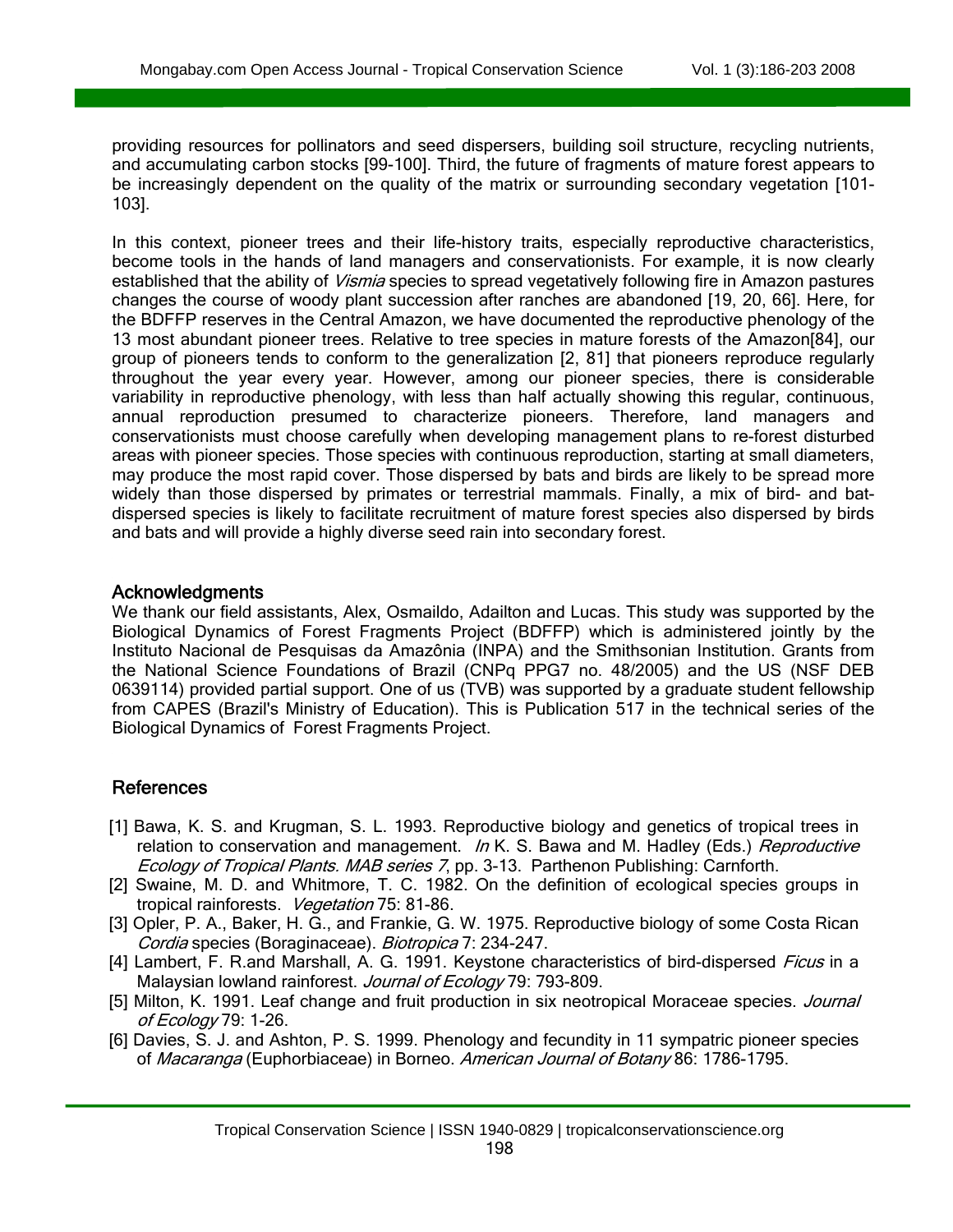- [7] Hamann, A. 2004. Flowering and fruiting phenology of a Philippine submontane rain forest: climatic factors as proximate and ultimate causes. Journal of Ecology 92: 24-31.
- [8] Araújo, V. C. 1970. Fenologia de essências florestais amazônicas. I. *Boletim do INPA* 4: 1-25.
- [9] Alencar, J. C., Almeida, R. A., and Fernandes, N. P. 1979. Fenologia de espécies florestais em floresta tropical úmida de terra firme na Amazônia Central. Acta Amazonica 9: 163-198.
- [10] Alencar, J. C. 1988. Estudos silviculturais de uma população natural de Copaifera multijuga Hayne – Leguminosae, na Amazônia Central. IV Interpretação de dados fenológicos em relação a elementos climáticos. Acta Amazonica 18: 198-209.
- [11] Alencar, J. C. 1990. Interpretação fenológica de espécies lenhosas de Campina na Reserva Biológica de Campina do INPA ao norte de Manaus. Acta Amazonica 20: 145-183.
- [12] Alencar, J. C. 1991. Estudos fenológicos de espécies florestais arbóreas e de palmeiras nativas da Amazônia. Bases Científicas para Estratégias de Preservação e Desenvolvimento: Fatos e Perspectivas 1: 215-220.
- [13] Carvalho, J. O. P. 1980. Fenologia de espécies florestais de potencial econômico que ocorrem na Floresta Nacional do Tapajó. EMBRAPA. Boletim de Pesquisa 20: 1-15.
- [14] Laurance, W. F., Rankin-de Merona, J. M., Andrade, A., Laurance, S. G., Lovejoy, T. E., and Vasconcelos, H. L. 2003. Rain-forest fragmentation and the phenology of Amazonian tree communities. Journal of Tropical Ecology 19: 343-347.
- [15] Lima Junior, M. J. V. 1992. Fenologia de Cinco Espécies de Lecythidaceae na Reserva Florestal Ducke, Manaus. MSc Dissertation. Instituto Nacional de Pesquisas da Amazônia / Universidade Federal do Amazonas.
- [16] Mori, S. A. and Prance, G. T. 1987. Species diversity, phenology, plant-animal interactions, and their correlation with climate, as illustrated by the Brazil nut family (Lecythidaceae). In R. E. Dickinson (Ed.) The Geophysiology of Amazonia, pp. 69-89. Wiley, New York.
- [17] Magalhães, L. M. S. and Alencar, J. C. 1979. Fenologia do pau-rosa (Aniba duckei Kostermans), Lauraceae, em floresta primária da Amazônia Central. Acta Amazonica 9: 227-232.
- [18] Sombroek, W. 2000. Amazon landforms and soils in relation to biological diversity. Acta Amazonica 30: 81-100.
- [19] Mesquita, R. C. G., Ickes, K., Ganade, G., and Williamson, G. B. 2001. Alternative successional pathways in the Amazon Basin. Journal of Ecology 89: 528-537.
- [20] Williamson, G. B., Mesquita, R. C. G., Ickes, K., and Ganade, G. 1998. Estratégias de pioneiras nos Neotrôpicos. In C. Gascon and P. Moutinho (Eds.) Floresta Amazônica: Dinâmica, Regeneração e Manejo, pp. 131-144. INPA, Manaus, Brazil.
- [21] Rivera, G., Elliott, S., Caldas, L. S., Nicolossi, G., Coradin, V. T. R., and Borchert, R. 2002. Increasing day-length induces spring flushing of tropical dry forest trees in the absence of rain. Tree: Structure and Function. 16: 445-456.
- [22] Diaz, M. and Granadillo, E. 2005. The significance of episodic rains for reproductive phenology and productivity of trees in semiarid regions of northwestern Venezuela. Trees: Structure and Function 19: 336-348.
- [23] Singh, K. P. and Kushwaha, C. P. 2006. Diversity of flowering and fruiting phenology of trees in a tropical deciduous forest in India. Annals of Botany 97: 265-276.
- [24] Lyndon, R. F. 1992. Fruit and Seed Production. Aspects of Development Environmental Physiology and Ecology. Cambridge University Press, New York.
- [25] Van Schaik, C. P., Terborgh, J. W., and Wright, S. J. 1993. The phenology of tropical forest: adaptive significance and consequences of consumers. Annual Review of Ecology and Systematics 24: 353-377.
- [26] Marques, M.C.M., Roper, J.J. and A.P.B. Salvalaggio. 2004. Phenological patters among plant life-forms in a subtropical forest in southern Brazil. Plant Ecology. 173:203-213.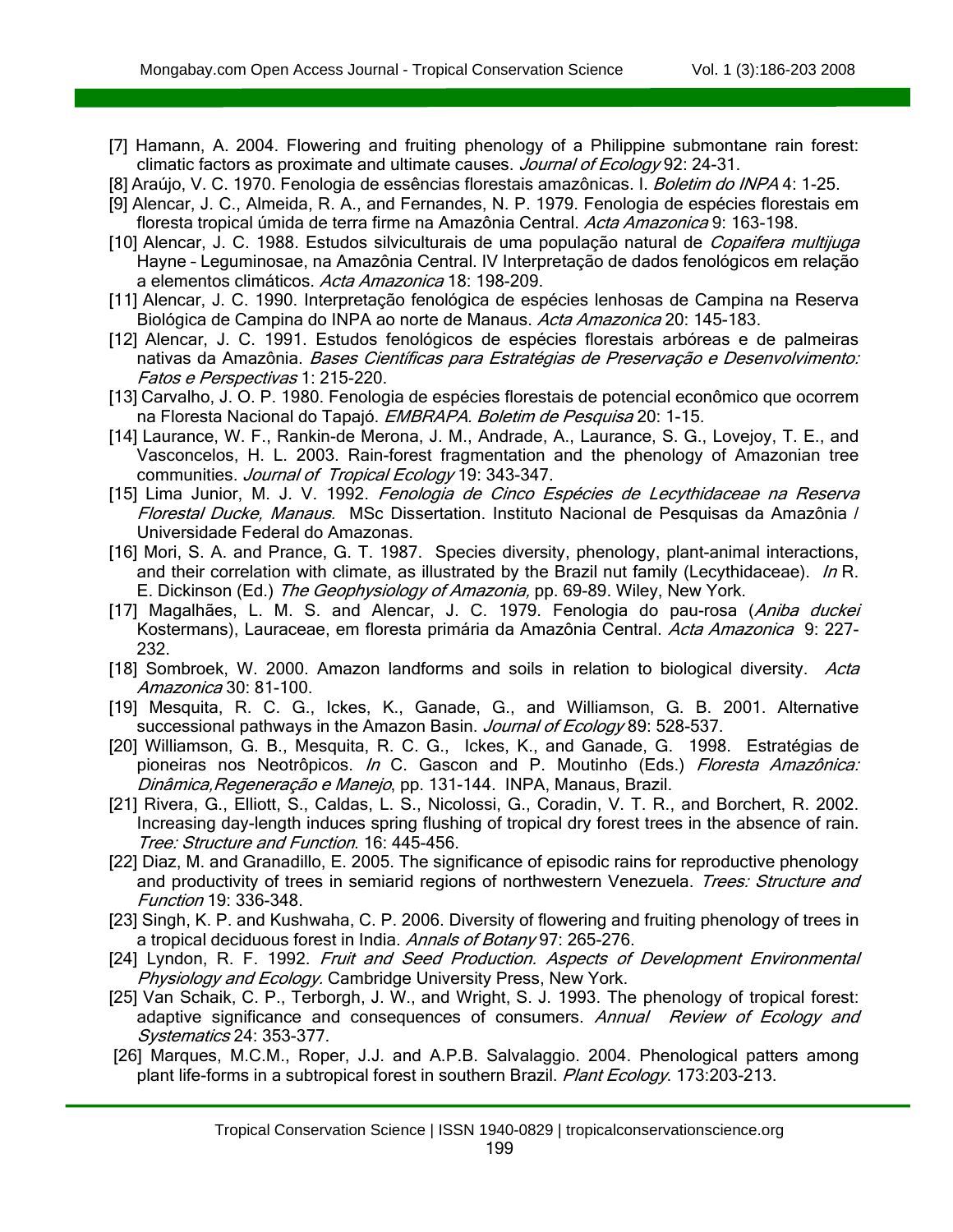- [27] Stevenson, P. R. 2004. Phenological patters of woody vegetation at Tinigua Park Colombia: Methodological comparisons with emphasis on fruit production. Caldasia 26: 125-150.
- [28] Borchert, R., Renner, S., Calle, Z., Navarrete, D., Gauthier, A. T. L., and Spicheger, R. 2005. Photoperiodic induction of synchronous flowering near the Equator. Nature 433: 627-629.
- [29] Sloan, S. A., Zimmerman, J. K., and Sabat, A. M. 2007. Phenology of Plumeria alba and its herbivores in a tropical dry forest. Biotropica 39: 195-201.
- [30] Janzen, D. H. 1967. Synchronization of sexual reproduction of trees within dry season in Central Amarican. Evolution 21: 620-637.
- [31] Gentry, A. H. 1974. Flowering phenology and diversity in tropical Bignoaceae. *Biotropic*a 6: 64-68.
- [32] Sigrist, M. R. and Sazima, M.. 2004. Pollination and reproductive biology of twelve species of Neotropical malpighiaceae: Stigma morphology and its implications for the breeding system. Annals of Botany 94: 33-41.
- [33] Ramirez, N. 2006. Temporal variation of pollination classes in a tropical Venezuelan plain: The importance of habitats and life forms. Canadian Journal of Botany 84: 443-452.
- [34] Garwood, N. 1983. Seed germination in a seasonal tropical forest in Panama: A community study. Ecological Monographs 53: 159-181.
- [35] Borchert, R., Meyer, S. A., Felger, R. S., and Porter-Bolland, L. 2004. Environmental control of flowering periodicity in Costa Rican and Mexican tropical dry forest. Global Ecology and Biogeography 13: 409-425.
- [36] McLaren, K. P. and MacDonald, M. A.. 2005. Seasonal patters of flowering and fruiting in a dry tropical forest in Jamaica. Biotropica 37: 584-590.
- [37] Sakai, S., Harrison, R. D., Momose, K., Kuraji, K., Nagamasu, H., Yasunari, T., Chong, L., and Nakashizuka, T. 2006. Irregular droughts trigger mass flowering in aseasonal tropical forests in Asia. American Journal of Botany 93: 1134-1139.
- [38] Brearley, F. Q., Proctor, J., Suriantata, Nagy, L., Dalrymple, G., and Voysey, B. C. 2007. Reproductive phenology over a 10-year period in a lowland evergreen rain forest of central Borneo. Journal of Ecology 95: 828-839.
- [39] Wright, J. S., and Cornejo, F. H. 1990. Seasonal drought and the timing of flowering and leaf fall in a Neotropical forest. In K. Bawa and M. Hadley (Eds.) Reproductive Ecology of Tropical Forest Plants, pp. 49-61. Parthenon, Park Ridger, New Jersey.
- [40] Veloso, H. P. 1991. Classificação da Vegetação Brasileira Adaptada a um Sistema Universal. Instituto Brasileiro de Geografia e Estatística (IBGE)/Departamento de Recursos Naturais e Estudos Ambientais, Rio de Janeiro.
- [41] Lovejoy, T. E. and Bierregaard, R. O., Jr. 1990. Central Amazonian forests and the minimum critical size of ecosystems project. In A. Gentry (Ed.) Four Neotropical Rainforests, pp. 60-74. Yale University Press, New Haven.
- [42] Laurance, W.F. 2001. The hyper-diverse flora of the Central Amazon. In R. O. Bierregaard, Jr., C. Gascon, T. E. Lovejoy, and R. C. G. Mesquita (Eds.) Lessons from Amazonia, pp. 47-53. Yale University Press, New Haven.
- [43] Bruna, E. M. 2002. Effects of forest fragmentation on *Heliconia acuminate* seedling recruitment in central Amazonia. Oecologia 132:235-243.
- [44] Koppen, W. 1936. Das geographische System der Klimate. *In* W. Köppen and R. Geiger (Eds.) Handbuch der Klimatologie, pp. C1-C44. Gerbrüder Bornträger, Berlin.
- [45] Nee, M. 1995. Flora Preliminar do Projeto Dinâmica Biológica de Fragmentos Florestais (PDBFF). New York Botanic Garden and INPA/Smithsonian Projeto Dinâmica Biológica de Fragmentos Florestais. Manaus, AM.
- [46] Ranzani, G. 1980. Identificação e caracterização de alguns solos da Estação Experimental de Silvicultura Tropical do INPA. Acta Amazonica 10: 7-41.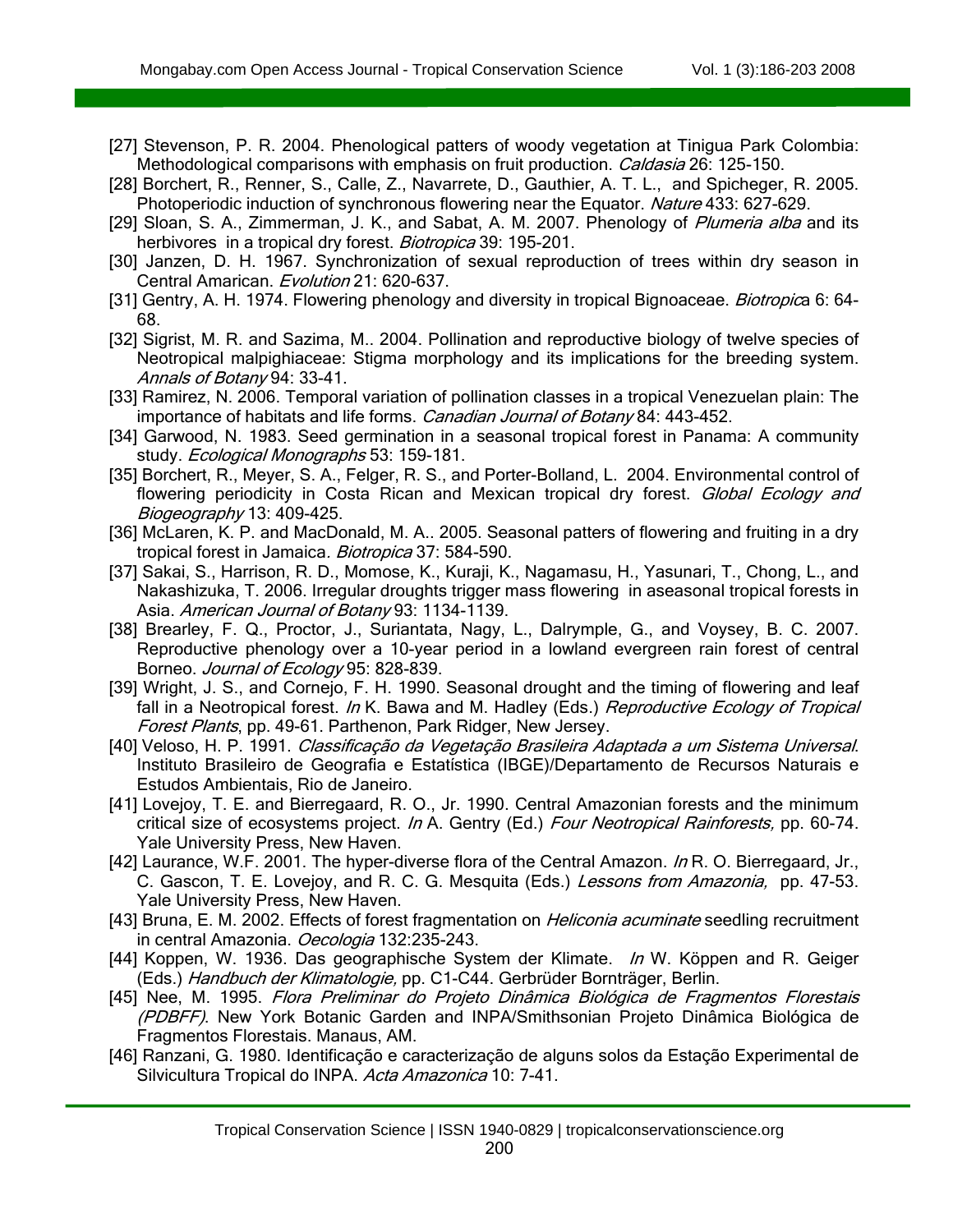- [47] Gascon, C. and Bierregaard, R. O., Jr. 2001. The Biological Dynamics of Forest Fragmentation Project: the study site, experimental design, and research activity. In R. O. Bierregaard, Jr., C. Gascon, T. E. Lovejoy, and R. C. G. Mesquita (Eds.) Lessons from Amazonia, pp. 31-42. Yale University Press, New Haven.
- [48] Joly, A. B. 1993. Botânica: Introdução à Taxonomia Vegetal. Companhia Editora Nacional, São Paulo, SP.
- [49] Oliveira, A. A. and Mori, S. 1999. A central Amazonian terra firme forest. I. High tree species richness on poor soils. Biodiversity and Conservation 8: 1219-44.
- [50] Fournier, L. A. 1974. Un metodo cuantitativo para la medición de características fenológicas en árboles. Turrialba 24: 422-423.
- [51] Newstrom, L. E., Frankie, G. W., and Baker, H. G. 1994. A new classification for plant phenology based on flowering patterns in lowland tropical rain forest trees at La Selva, Costa Rica. Biotropica 26: 141-159.
- [52] Zar, J. H. 1998. *Biostatistical analysis.* Fourth edition. Prentice Hall, Upper Saddle River, New Jersey.
- [53] Morellato L. P. C., Talora D. C., Takahasi A., Bencke C. C., Romera E. C., and Zipparro V. B. 2000. Phenology of Atlantic rain forest trees: A comparative study. *Biotropica* 32: 811-823.
- [54] Morellato, L. P. C, Rodrigues, R. R., Leitão Filho, H. F., and Joly, C. A. 1989. Estudo comparativo da fenologia de espécies arbóreas de floresta de altitude e floresta mesófila semidecídua na Serra do Japí, Jundiaí, São Paulo. Revista Brasileira de Botânica 12: 85-98.
- [55] Oriana 2.0. Kovach Computing Services, Anglesey, Wales.
- [56] Bernard, E. 1997. Estratificação Vertical de Comunidades de Morcegos em Clareiras Abertas em Matas de Terra-Firme da Amazônia Central. MS Thesis, Instituto Nacional de Pesquisas da Amazônia. Manaus, Brazil.
- [57] Ewel, J. C., Berish, B., Brown, B., Prince, N., and Raich, R. 1981. Slash and burn impacts on a Costa Rican wet forest site. Ecology 62: 816-829.
- [58] Charles-Dominique, P. 1986. Inter-relations between frugivorous vertebrates and pioneer plants: *Cecropia*, birds and bats in French Guyana. In A. Estrada and T. H. Fleming (Eds.) Frugivores and Seed Dispersal, pp.119-135. Dr. W. Junk Publishers, Dordrecht.
- [59] Guillaumet, J.-L. 1984. Observações sobre a frutificação e disseminação das sementes de algumas espécies do genero Cecropia (Moraceae). Anais do Congresso Nacional de Botânica, IBAMA, Brasilia. 35: 143-163.
- [60] Roosmalen, M. G. M. Van. 1985. Fruits of the Guianan Flora. Institute of Systematic Botany, Utrecht University, Netherlands.
- [61] Uhl, C., Clark, K., Clark, H., and Murphy, P. 1981. Early plant succession after cutting and burning in the upper Rio Negro region of the Amazon Basin. Journal of Ecology 69: 631-649.
- [62] Stevenson, P. R., Quinones, M. J., and Castellanos, M. C. 2000. Guia de Frutos de los Bosques del Rio Duda La Macarena, Colombia. Netherlands Committee for ICUN.
- [63] Williamson, G. B., Laurance, W. F., Oliveira, A. A., Delamônica, P., Gascon, C., Lovejoy, T. E., and Pohl, L. 2000. Amazonian wet forest resistance to the 1997-98 El Niño drought. Conservation Biology 14: 1538-1542.
- [64] Janzen, D. H. 1976. Seeding patterns of tropical trees. In P. B. Tomlinson and M. H. Zimmermann (Eds.) *Tropical Trees as Living Systems*, pp. 88-128. Cambridge University Press, Cambridge, UK.
- [65] Reich, P. and Borchert, R. 1982. Phenology and ecophysiology of tropical tree, Tabebuia neochrysantha (Bignoniaceae). Ecology 63: 249-299.
- [66] Mônaco, L. M., Mesquita, R. C. G., and Williamson, G. B. 2003. O banco de sementes de uma floresta secundária Amazônica dominado por Vismia. Acta Amazonica 33: 41-52.
- [67] Uhl C. and Clark K. 1983. Seed ecology of selected Amazon Basin successional species. Botanical Gazette. 144: 419-425.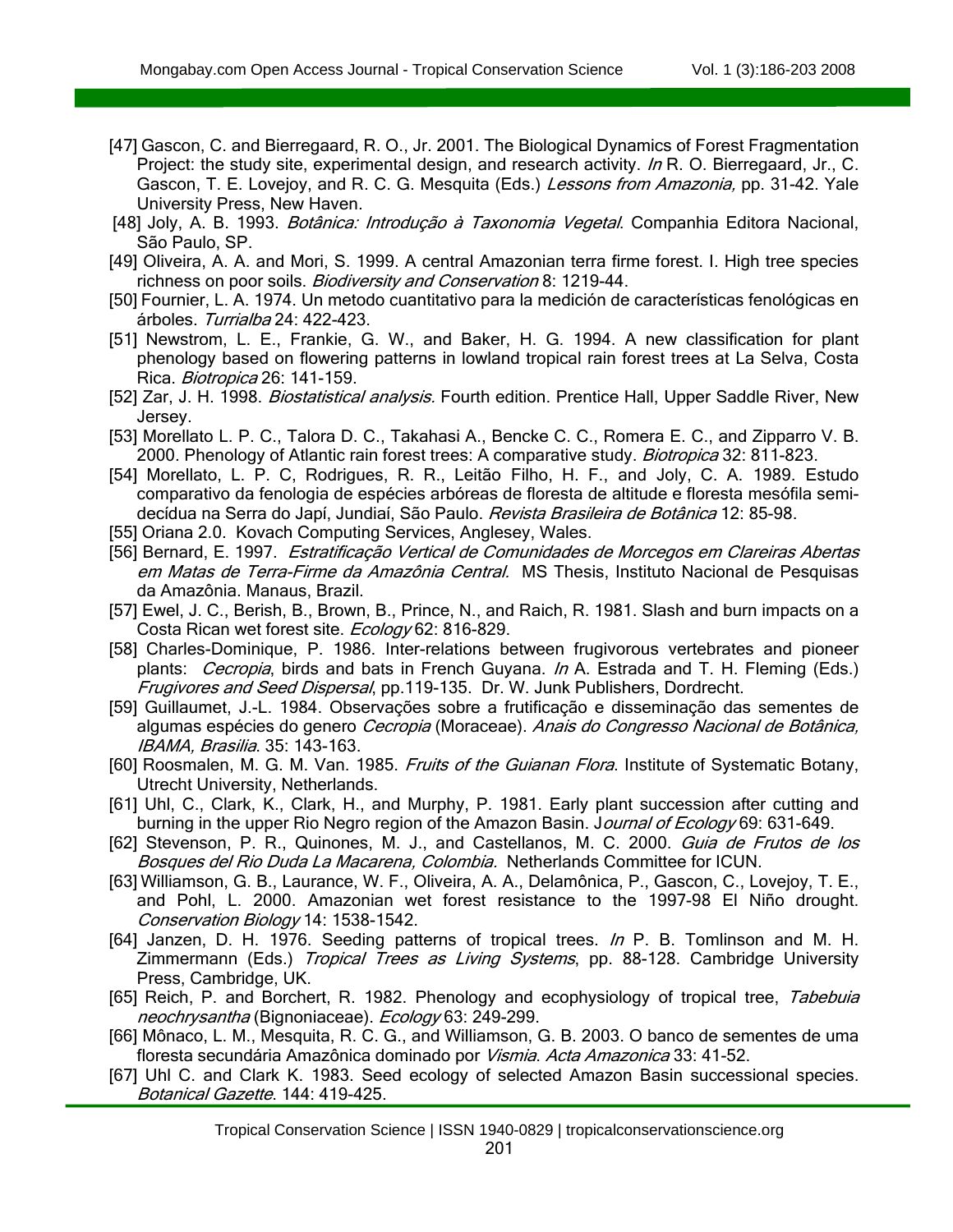- [68] Rodrigues, F. C. M., Costa L. G. S., and Reis A. 1990. Estratégias de estabelecimento de espécies arbóreas e o manejo de florestas tropicais. In: VI Congresso Florestal Brasileiro, pp. 676-684. Sociedade Brasileira de Silvicultura. Campos do Jordão, São Paulo.
- [69] Guevara, S. and Gómez-Pompa A. 1972. Seeds form surface soils in a tropical region of Veracruz, Mexico. Journal of the Arnold Arboretum 53: 312-335.
- [70] Lawton R. O. and Putz F. E. 1988. Natural disturbance and gap-phase regeneration in a windexposed tropical cloud forest. Ecology 69: 764-777.
- [71] Vázquez-Yanes C. 1974. Studies on the germination of seeds of Ochroma lagopus Swartz. Turrialba 24: 176-179.
- [72] Vázquez-Yanes, C. and Smith H. 1982. Phytochrome control of seed germination in the tropical rain forest pioneer trees *Cecropia obtusifolia* and *Piper auritum*, and its ecological significance. New Phytologist 92: 477-485.
- [73] Riera, B. 1985. Importance des buttes de déracinement dans la régénération forestière en Guyane française. Revue Ecologie (Terre Vie) 40: 321-330.
- [74] Nunez-Farfan, J. and Dirzo R. 1988. Within gap spatial heterogeneity and seedling performance in a Mexican tropical forest. Oikos 51: 274-284.
- [75] Brokaw, N. V. L. 1987. Gap-phase regeneration of three pioneer tree species in a tropical forest. Journal of Ecology 75: 9-19.
- [76] Van der Meer, P. J., Sterck F. J., and Bongers, F. 1998. Tree seedling performance in canopy gaps in a tropical rain forest at Nourages, French Guiana. Journal of Tropical Ecology 14: 119-137.
- [77] Frankie, G., Baker, H., and Opler, P. 1974. Comparative phenological studies of trees in tropical wet and dry forests in lowland of Costa Rica. Ecology 62: 881-919.
- [78] Fournier, L. A. 1976. El dendrofenograma, una representación gráfica del comportamiento fenológico de los árboles. Turrialba 26: 96-97.
- [79] Morellato, L. P. C. and Leitão Filho, H. F. 1990. Estratégias fenológicas de espécies arbóreas em floresta mesófila na Serra do Japi, Jundiaí, SP. Revista Brasileira de Biologia 50: 63-173.
- [80] Morellato, L. P.C. 1995. As estações do ano na floresta. In L. P. C. Morellato and H. F. Leitão-Filho (Eds.) *Ecologia e Preservação de uma Floresta Tropical Urbana*, pp. 37-41, (e).Editora da Unicamp, Campinas, Brasil.
- [81] Whitmore, T. C. 1988. The influence of tree opulation dynamics on forest species composition. In A. J. Davy, M. J. Hutchings, and A. R. Watkinson (Eds.) Plant Population Ecology, pp. 277-292. Blackwell Scientific Publicatins, Oxford.
- [82] Howe, H. F. and Smallwood, J. 1982. Ecology of seed dispersal. Annual Review of Ecology and Systematics 13: 201-228.
- [83] Wright, S. J. and Calderon, O. 1995. Phylogenetic patterns among tropical flowering phenologies. Journal of Ecology 83: 937-948.
- [84] Norden, N., Chave, J., Belbnoit, P., Caubère, A., Châtelet, P., Forget, P.M., and Thébaud, C. 2007. Mast fruiting is a frequent strategy in woody species of Eastern South America. PLos One (10):e1079.
- [85] Wright, S. J. and Van Schaik, C. P. 1994. Light and the phenology of tropical trees. American Naturalist 143: 192-199.
- [86] Augspurger, C. K. 1981. Reproductive synchrony of a tropical shrub: Experimental studies on effects of pollinators and seed predators on Hybanthus prunifolius. Ecology 62: 775-788.
- [87] Borchert, R. 1998. Responses of tropical trees to rainfall seasonality and its long-term changes. Climatic Change 39: 381-393.
- [88] Ashton, P. S., Givnish, T. J., and Appanah, S. 1988. Staggered flowering in the Dipterocarpaceae: new insights into floral induction and the evolution of mast fruiting in the aseasonal tropics. American Naturalist 132: 44-66.